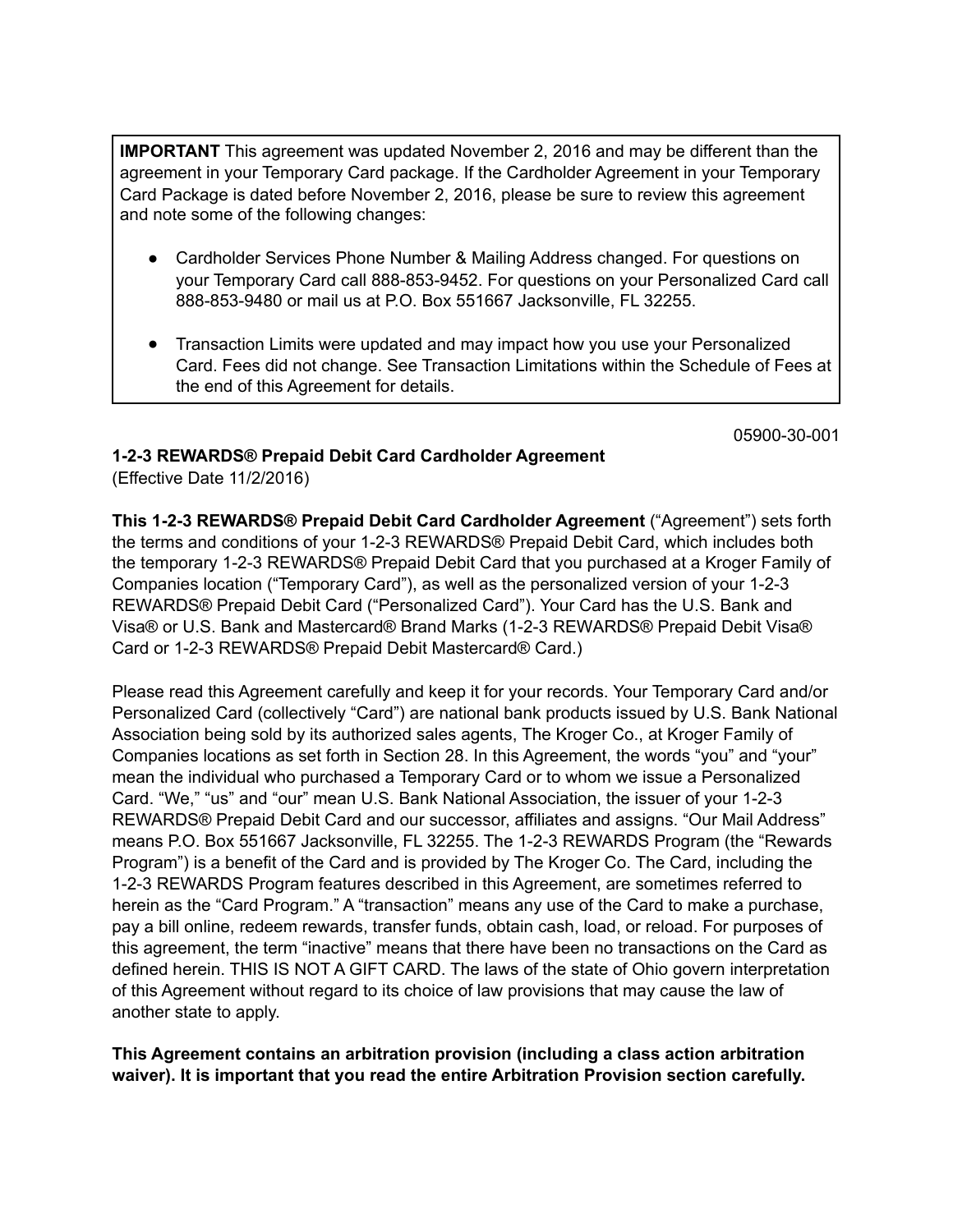**1. Your Agreement.** By activating, using, or allowing another person to use the Temporary Card or your Personalized Card, you agree that you are at least 18 years of age and agree to the terms and conditions of this Agreement. If you do not agree to the terms and conditions of this Agreement, do not use your Card, save your receipt, and cancel the Card by calling us toll-free at 888-853-9452 for your Temporary Card or 888-853-9480 for your Personalized Card. Upon cancellation of your unused and unactivated Card, we will refund the value on the Card by check and not deduct any fees (we will not refund any applicable purchase fee).

**2. Description of Your Card.** The Card is a Visa or Mastercard branded prepaid card. The Card is not a credit card or a device that accesses money in an individual checking or savings account. When you use your Card, you are redeeming the value on the Card. Your Card is NOT interest-bearing. The funds you have loaded on your Temporary Card are not insured by the Federal Deposit Insurance Corporation ("FDIC") or any state or federal agency unless the Card is registered by you at www.KPFprepaid.com or by calling 888-853-9452; however, the funds loaded onto your Personalized Card are insured by the FDIC up to the maximum allowed by law. With the Personalized Card, you can withdraw cash from certain eligible ATMs (no ATM cash withdrawals permitted on a Temporary Card). Visit [www.KPFprepaid](http://www.kpfprepaid). com for participating ATM networks. The Card is our property and is nontransferable. We may revoke or suspend your Card or any features or services of your Card at any time without cause or notice. You must surrender a revoked Card and you may not use an expired or revoked Card.

**3. Activating Your Temporary Card.** The one-time load to a Temporary Card may be made only at the time of purchase at a participating Kroger Family of Companies location in a minimum amount of \$10, and a maximum of \$500. A Temporary Card is non-reloadable. Your Temporary Card can only be used to pay for purchases anywhere Visa or Mastercard debit cards are accepted in the U.S.A. and cannot be used for cash withdrawals. Funds are available for your use immediately (unless you are notified otherwise on your purchase receipt) after you activate your Temporary Card by calling us toll-free at 888-853-9452 or by going online to www.KPFprepaid. com. You must have your Temporary Card with you when you call to activate. If you have not activated your Temporary Card or have not used all funds on the Card by the "valid thru" date printed on the Card, please contact us toll-free at 888-853-9452 for further instructions. After you activate your Temporary Card, you should convert your Temporary Card to a Personalized Card as set forth in Section 4 to obtain the benefits associated with the reloadable Personalized Card. If your conversion to a Personalized Card cannot be accepted, you will be notified immediately and, unless otherwise required by law, your Temporary Card will remain active until the funds have been exhausted, or we cancel or suspend your Temporary Card pursuant to this Agreement.

Registering Your Temporary Card for Online Transactions. Prior to using the Temporary Card for online transactions, you must register it by going online to www. KPFprepaid.com or by calling 888-853-9452. You must have your Temporary Card when you call to register. We may refuse to register your Temporary Card in our sole discretion.

Personal Identification Number (" PIN") Purchases with Your Temporary Card. When you activate your Temporary Card you will be required to select a PIN that you can use for making purchases where entering a PIN is allowed. The Temporary Card and PIN are provided for your use and protection, and you will: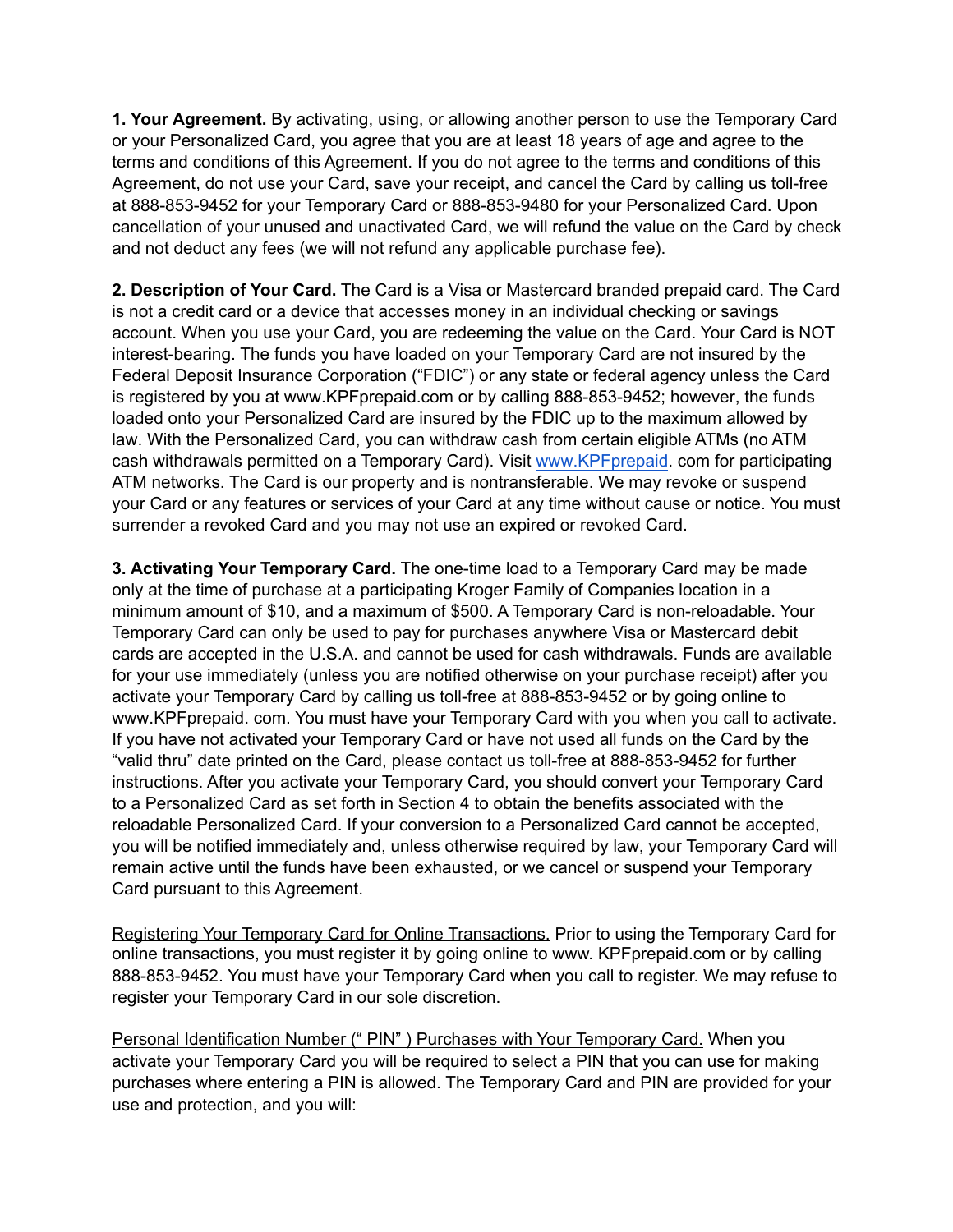(a) Not disclose the PIN nor record it on the Temporary Card or otherwise make it available to anyone else.

(b) Use the Temporary Card and the PIN as instructed (Temporary Card cannot be used to obtain cash).

(c) Promptly notify us of any loss or theft of your Temporary Card or PIN (see Your Liability for Unauthorized Use of Your Card, or PIN).

(d) Be liable for any transactions made by a person you authorize or permit to use your Temporary Card and/or PIN. If you permit someone else to use your Temporary Card, we will treat this as if you have authorized this person to use your Temporary Card and you will be responsible for any transactions initiated by such person with your Temporary Card.

**4. Converting your Temporary Card to a Personalized Card.** Call us toll-free at 888-853-9452 or online at www.KPFprepaid.com to convert your Temporary Card to a Personalized Card. To properly validate your identity and confirm that you are at least 18 years of age, you will be asked to provide your:

- Name
- Physical address
- Date of birth
- Social Security number

You will be notified immediately if we are unable to confirm your identity. Additional approved documentation may be provided and reviewed. Ultimately, if we are unable to confirm your identity, we cannot issue you a Personalized Card. Only up to two Personalized Cards will be issued to a customer.

Why We Ask for Your Personal Information. To help the government fight the funding of terrorism and money-laundering activities, federal law requires all financial institutions to obtain, verify, and record information that identifies each person who opens an account. What this means for you: When you open an account, we will ask for your name, address, date of birth and other information that will allow us to identify you. We may also ask to see your driver's license or other identifying documents.

**5. Activating Your Personalized Card.** When you receive your Personalized Card in the mail, you will need to activate it by calling us toll-free at 888-853-9480 or visiting www.KPFprepaid.com. The amount remaining on the Temporary Card will then be transferred automatically to your Personalized Card, and you will no longer be able to use the Temporary Card. The Card will have a printed expiration date and the Card will expire, in accordance with applicable law, on the expiration date. If your Card account is in good standing and you have available funds on the Card, we will issue you a new Personalized Card upon expiration.

Personal Identification Number (PIN) Purchases with Your Personalized Card. When you activate your Personalized Card you will be required to select a PIN. The Personalized Card and PIN are provided for your use and protection, and you will:

(a) Not disclose the PIN nor record it on the Personalized Card or otherwise make it available to anyone else;

(b) Use the Personalized Card and the PIN as instructed;

(c) Promptly notify us of any loss or theft of your Personalized Card or PIN (see Your Liability for Unauthorized Use of Your Card or PIN); and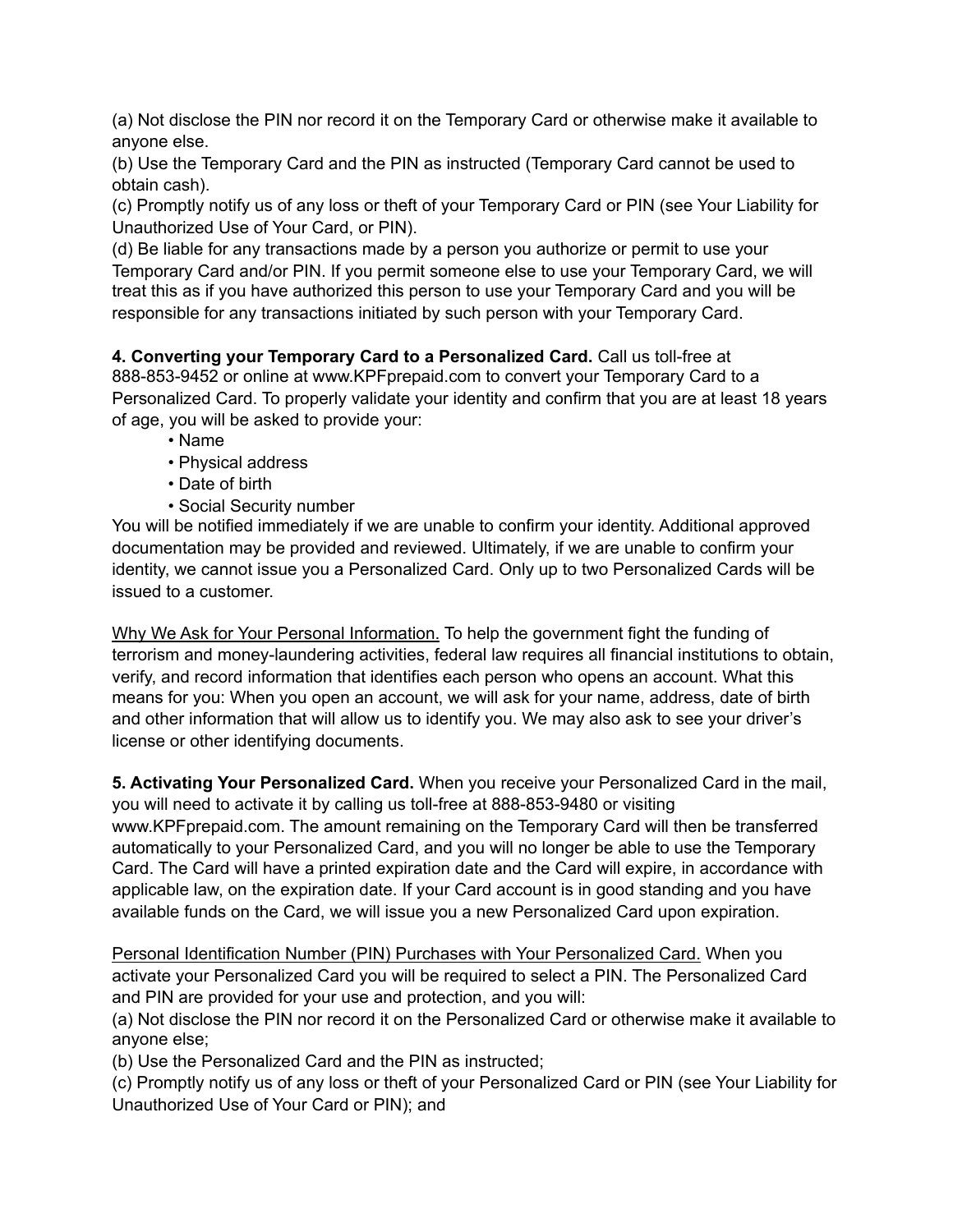(d) Be liable for any transactions made by a person you authorize or permit to use your Personalized Card and/or PIN. If you permit someone else to use your Personalized Card, we will treat this as if you have authorized this person to use your Personalized Card and you will be responsible for any transactions initiated by such person with your Personalized Card.

**6. Use of Your Personalized Card.** You may use your Personalized Card for the following transactions:

- To pay for purchases everywhere Visa or Mastercard Prepaid Debit Cards are accepted worldwide. Your Personalized Card may be used to make purchases and to obtain cash back when you make a purchase at any of the participating Kroger Family of Companies or other merchants that accept 1-2-3 REWARDS® Prepaid Debit Cards (though some merchants may not provide cash back). To obtain cash back select "debit" at the merchant terminal and enter your PIN.
- To transfer funds to another 1-2-3 REWARDS Cardholder's Personalized Card.
- To receive a teller cash withdrawal at a financial institution that accepts Visa or Mastercard Prepaid Debit Cards.
- To perform transactions or obtain cash from an automated teller machine (ATM) that accepts Visa or Mastercard Prepaid Debit Cards.

**7. Loading Funds to Your Personalized Card.** You may reload additional funds onto your Personalized Card after it is successfully activated either by telephone or at our website:

- By Direct Deposit from your employer of your salary or wages and from other sources.
- With cash (not cards or checks) by swiping your Personalized Card in any Kroger Family of Companies checklane.
- By a transfer from another personalized 1-2-3 REWARDS Personalized Card or a ReCharge Card™.
- By adding funds through a participating third-party reload network.

If a load exceeds the limits described in the Transaction Limitations section of the Schedule of Fees included with this Agreement, then the transaction will be declined or funds returned to the funder.

Direct Deposit. You may add funds to the Card by authorizing an electronic deposit to your Personalized Card from your employer or entity you authorize to deposit funds to the Card ("Direct Deposit") up to the limits described in the Transaction Limitations section of the Schedule of Fees included with this Agreement. To activate Direct Deposit, visit www.KPFprepaid.com to print a Direct Deposit enrollment form. You must provide this completed form to your employer or other authorized entity. If your employer does not offer Direct Deposit, you will not be able to add funds via Direct Deposit. We have no obligation or liability to you if your employer or entity authorized to deposit funds to your Card delays in providing or fails to provide funds to your Card. To confirm that a transfer has been made, visit www.KPFprepaid. com or call 888-553-9480. If a Direct Deposit that you used to add funds to the Card is revoked, reversed or charged back, you agree that we may recover the amount of the revocation, reversal or charge-back by reducing the Card balance for the amount of the revocation or charge-back and any fees incurred by us. Further, we reserve the right to terminate the Card in the event excessive returned Direct Deposit items are processed. To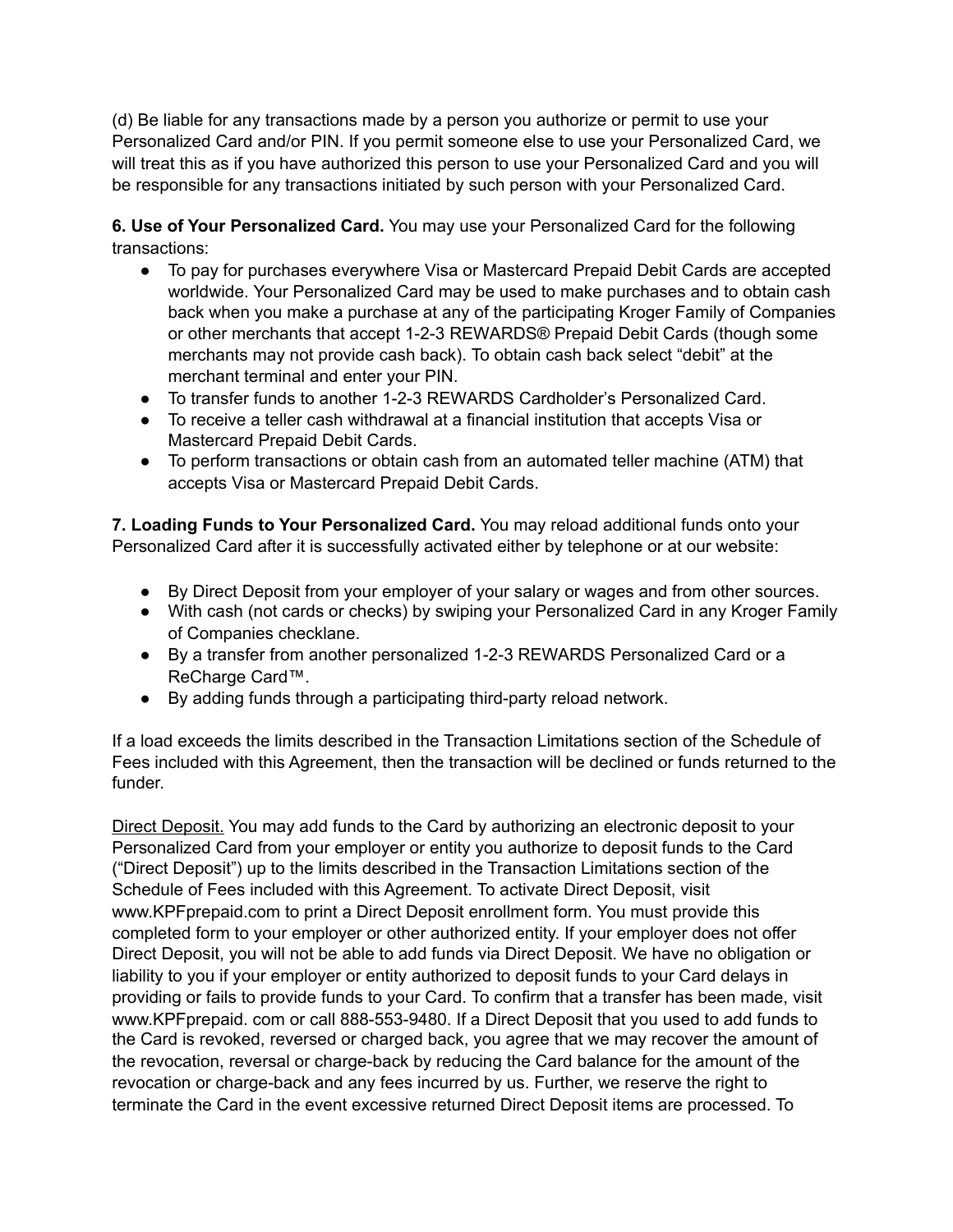cancel Direct Deposits to your Personalized Card, you must contact your employer or other authorized entity.

Swipe Reload. You may load cash to the Card at participating Kroger Family of Companies check lanes up to the limits described in the Transaction Limitations section of the Schedule of Fees included with this agreement. We reserve the right to accept or reject any request to reload value to the Card at our sole discretion. The Card may only be reloaded by the Cardholder. No unauthorized user may reload funds to the Card. Funds are available for your use immediately (unless you are notified otherwise on your receipt.)

Card-to-Card Transfers. You may transfer available funds on your Personalized Card to another 1-2-3 REWARDS Personalized Card by visiting our website at www. KPFprepaid.com or calling us at 888-853-9480. Money that is sent from another Personalized Card to your Personalized Card is automatically credited to your Card provided that such amount would not cause your Card to exceed the limits described in the Transaction Limitations section of the Schedule of Fees included with this Agreement. Funds transferred through a card-to-card transfer will be available as soon as you have successfully completed the transfer transaction.

ReCharge Card™. The ReCharge Card is a national bank product issued by U.S. Bank National Association. It is NOT a bank deposit account, debit card, or charge card. The funds you have loaded on your ReCharge Card are not FDIC insured. The ReCharge Card can only be used by you to reload your Personalized Card and has no other transaction capabilities. The ReCharge Card has no expiration date, however, any funds that you have not transferred from a ReCharge Card to your Personalized Card will be assessed a **\$2** monthly inactivity fee against such remaining balance on the ReCharge Card following 12 months of inactivity on your ReCharge Card until your balance reaches zero. You must load the entire balance on a ReCharge Card to your Personalized Card at one time. Funds transferred through a ReCharge Card transfer will be available as soon as you have successfully completed the transfer transaction by calling our customer service line at 888-853-9480 or visiting us online at www.KPFprepaid.com.

Participating Third-Party Reload Networks. You may add funds to the Personalized Card through participating third-party reload networks. You can get information on participating reload networks by visiting www.KPFprepaid.com or calling 888-853-9480. Please note that if you reload your Personalized Card at reload networks, those networks may charge a fee and/or set load limits that are lower than what we set. Terms as to what source (i.e. cash, check, or other) can be used to add funds to the Personalized Card are defined by each reload network. Generally, funds added through reload networks should be available no later than the next business day, but timing and availability of funds added through reload networks depend on the reload network completing the transaction.

### **8. Important Information About Using Your Temporary and Personalized Card.**

Holds Upon Authorization. Transactions with some merchants – restaurants, car rental agencies, salons, mail-order companies, cruise lines and pay-at-the-pump gas stations, for example – will authorize in an amount greater than your purchase. If you do not have available funds in an amount greater than your purchase then your transaction will be declined. If the transaction is authorized, these funds will not be available for other purchases. The authorization amount will be held until the transaction posts to your account. This can generally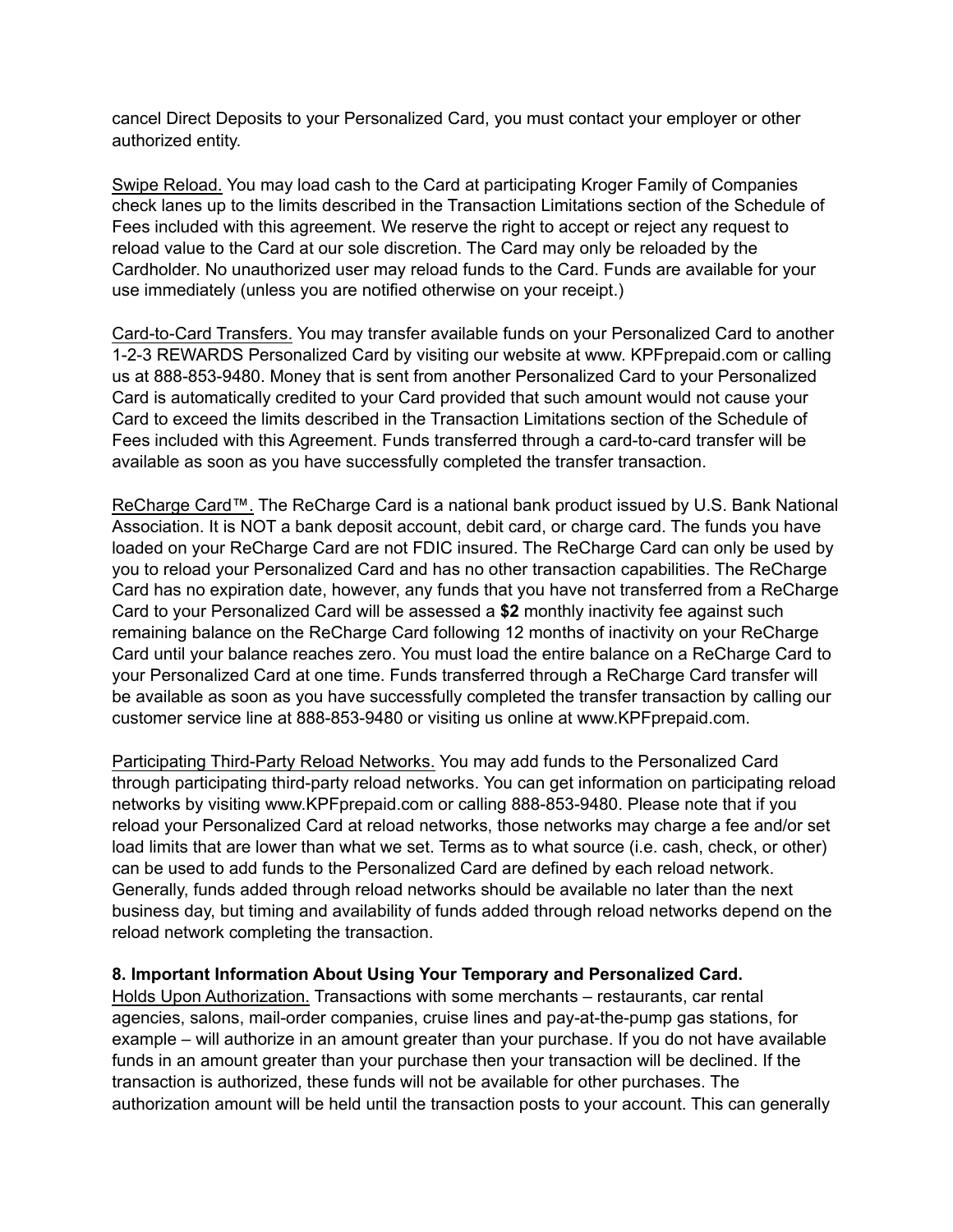take up to 10 days except for certain travel and lodging related authorizations that can take up to 21 days. In some cases the authorization amount will be held even if you do not complete your transaction.

Split Transactions. If you do not have enough money on your Card to complete a particular transaction, you may split your purchases between your Card and another credit or debit card or cash. Tell the cashier how much you want to pay first with your Card.

Rescinded Transactions. If you authorize a purchase but do not make the purchase as planned, the authorized amount will be subtracted from your Card balance for up to ten (10) days.

Failure to Honor. Neither we nor any other bank or business will be liable to you for failure to accept or honor the Card.

**9. No ACH Payment/Transfer.** Do not attempt to make an automated clearing house (ACH) payment/transfer out of your Personalized Card using the underlying account number of your Personalized Card (this number is printed in your Personalized Card materials, but is separate from the Personalized Card number which you use to make ordinary Personalized Card purchases). If you do so, we may close your Personalized Card. The underlying account number of your Personalized Card is to be used only to enable ACH direct deposits onto your Card (payroll direct deposits, etc.).

## **10. Preauthorized Payments.**

*Right to Stop Payment and Procedure for Doing So.* If you have preauthorized payments with your Card, you can stop any one of these payments. Here's how: Call us at 888-853-9452 for your Temporary Card or 888-853-9480 for your Personalized Card, or write us at Our Mail Address P.O. Box 551667 Jacksonville, FL 32255 in time for us to receive your request three (3) business days or more before the next preauthorized payment is scheduled to be made. If you call, we may also require you to put your request in writing, and get it to us within 14 days after you call.

*Notice of Varying Amounts.* If these regular payments vary in amount, the person you are going to pay will tell you, 10 days before each payment, when it will be made and for how much it will be. You may choose instead to get this notice only when the payment would differ by more than a certain amount from the previous payment, or when the amount would fall outside certain limits that you set.

*Liability for Failure to Stop Payment of Preauthorized Transfers.* If you order us to stop one of the payments three (3) business days or more before the transfer is scheduled, and we do not do so, we will be liable for your losses and damages.

**11. Payment.** Each time you use your Card, the amount of the transaction will be debited from the Card. You may not be allowed to exceed the available balance on your Card by any individual purchase or series of purchases. Nevertheless, if you make a purchase that exceeds the balance on your Card (an "Overdraft") you will remain fully responsible for the amount of your purchase or withdrawal that exceeded the balance available on your Card, and you agree to immediately repay to us for all overdrafts. If you fail to do so, we shall have the right to initiate collection proceedings against you in compliance with applicable law. We reserve the right to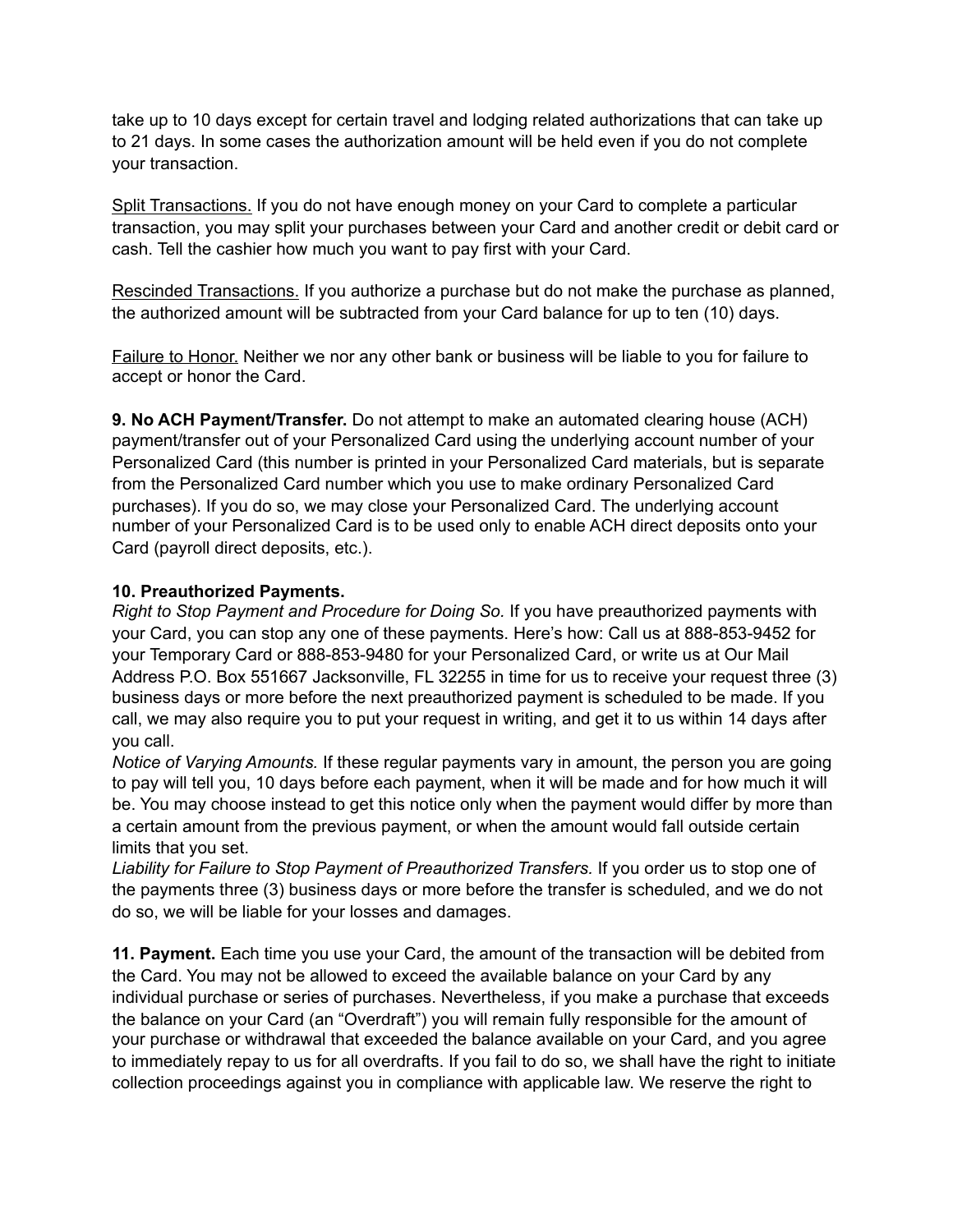automatically debit overdrafts from any subsequent credits to the Card or any other account you have with us.

**12. Your Responsibilities.** In addition to your responsibilities outlined elsewhere in this Agreement, you are responsible for the following:

• You must maintain value on the Card to pay for each transaction and all applicable fees. If you attempt a transaction for more than the value available on the Card, the transaction may be declined.

• You agree that we may deduct the amount of your transactions and applicable fees, and any other amounts you owe us in connection with any Temporary Card or Personalized Card, directly from the balance of the Card.

• You must pay us immediately on demand if, for any reason, the Card does not have a sufficient balance to cover the amount of a transaction and any amounts owed to us.

• You are not permitted to resell the Card.You will not use the Card in an illegal reload or purchase transaction or Internet gambling transaction.

• You will use your Card and PIN, as well as any ATM, only as instructed.

• You will take reasonable steps to protect the security and confidentiality of the PIN you select for the Card. Your PIN number should never be shared with anyone.

• You will notify us right away if you believe the Card or PIN has been lost or stolen or that someone has used or may use the Card or PIN without your per mission. You can notify us by calling 888-853-9452 for your Temporary Card or 888-853-9480 for your Personalized Card or writing to us at Our Mail Address P.O. Box 551667 Jacksonville, FL 32255.

**13. Your Liability for Unauthorized Use of Your Card or PIN.** Tell us AT ONCE if you believe your Card or PIN has been lost or stolen or if you believe an electronic funds transfer has been performed without your permission. Telephoning is the best way of notifying us and keeping possible losses down. You may contact us by calling us toll-free at 888-853-9452 for your Temporary Card or 888-853-9480 for your Personalized Card or by writing us at Our Mail Address P.O. Box 551667 Jacksonville, FL 32255. For Temporary Cards you will be required to provide your name, address, Temporary Card number, the original value and transaction history.

Zero Liability. You are generally protected from all liability for unauthorized transactions. However, if you do not tell us within 60 days after the earlier of the date you electronically access your Account, if the transaction could be viewed in your electronic history, or the date we sent the first statement or transaction history on which the unauthorized transfer appears, you may not get back any money you lost after the 60 days if we can prove we could have stopped someone from taking the money if you had told us in time. If a good reason (such as a long trip or a hospital stay) kept you from telling us, we will extend the time periods.

14. Error Resolution. In case of errors or questions about your electronic transfers on the Card, call us at 1-888-853-9452 for your Temporary Card or 888-853-9480 for your Personalized Card, or write us at: Our Mail Address P.O. Box 551667 Jacksonville, FL 32255, Attn: Error Resolution Department, as soon as you can if you think your statement or receipt is wrong or if you need more information about a transfer listed on your statement or receipt. We must hear from you no later than 60 days after the earlier of the date you electronically access your account, if the error could be viewed in your electronic history, or the date we sent the FIRST written history on which the error appeared. You may request a written history of your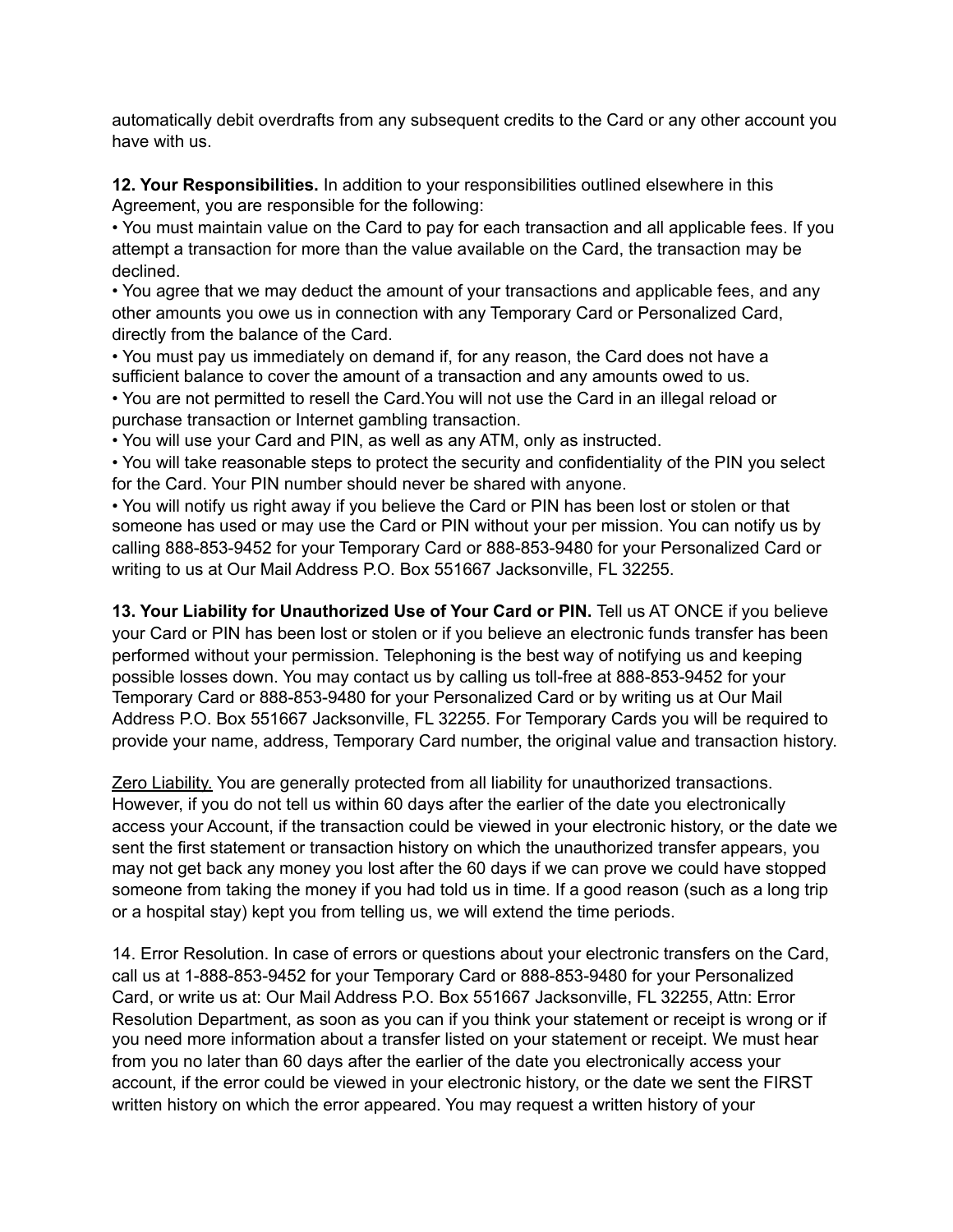transactions and reloads at any time by calling us at 888-853-9452 for your Temporary Card or 888-853-9480 for your Personalized Card or writing us at Our Mail Address P.O. Box 551667 Jackson-ville, FL 32255. Whether calling or writing you must:

- (a) tell us your name and Card number;
- (b) tell us the date on which the transaction occurred;
- (c) describe the error or the transfer you are unsure about, and explain as clearly as you can
- why you believe it is an error or why you need more information; and
- (d) tell us the dollar amount of the suspected error.

We will determine whether an error occurred within 10 business days after we hear from you and will correct any error promptly. If we need more time, however, we may take up to 45 days to investigate your complaint or question. If we decide to do this, we will credit your Card within 10 business days for the amount you think is in error, so that you will have the use of the money during the time it takes us to complete our investigation. If we ask you to put your complaint or question in writing and we do not receive it within 10 business days, we may not credit the Card.

For errors involving a new Card (open less than 30 days), point-of-sale, or foreign-initiated transactions, we may take up to 90 days to investigate your complaint or question. For a new Card, we may take up to 20 business days to credit the Card for the amount you think is in error.

We will tell you the results within three (3) business days after completing our investigation. If we decide that there was no error, we will send you a written explanation. You may ask for copies of the documents that we used in our investigation. If we issued a provisional credit to you and there was no error, the amount of that provisional credit will be subtracted from your Card. We will give you advance notice of the amount and date of the debit against your Card for that credit. If you need more information about our error-resolution procedures, call us at the telephone number shown above.

**15. Fees and Transaction Limits.** Under some situations, you will be charged fees for using your Card. We will charge you and you agree to pay the fees and charges (collectively "Fees") described on the Schedule of Fees included in this Agreement. Fees are subject to change from time to time. You will receive prior notice of Fee increases as required by applicable law. Fees will be deducted automatically from the Card balance until your Card balance reaches zero. Without limiting the generality of the foregoing, you agree that we may deduct an inactivity fee as permitted by law and described in the Schedule of Fees. Please visit us at www.KPFprepaid. com for a current Schedule of Fees. Transaction limitations are displayed under the Schedule of Fees in this Agreement. For security reasons there may be additional limits on the amount, number or type of transactions you can make using the Card.

**16. Returns and Refunds.** If you use the Card and are entitled to a refund from a merchant for any reason, you agree to accept a credit from the merchant to the Card, instead of a cash refund, if the merchant does not provide cash refunds. You will settle all disputes about purchases you make using the Card with the merchant who honored the Card. Disputes with a merchant are subject to that merchant's policies and applicable law. We are not responsible for the delivery, quality, safety, or legality of goods or services that you purchase from others with the Card.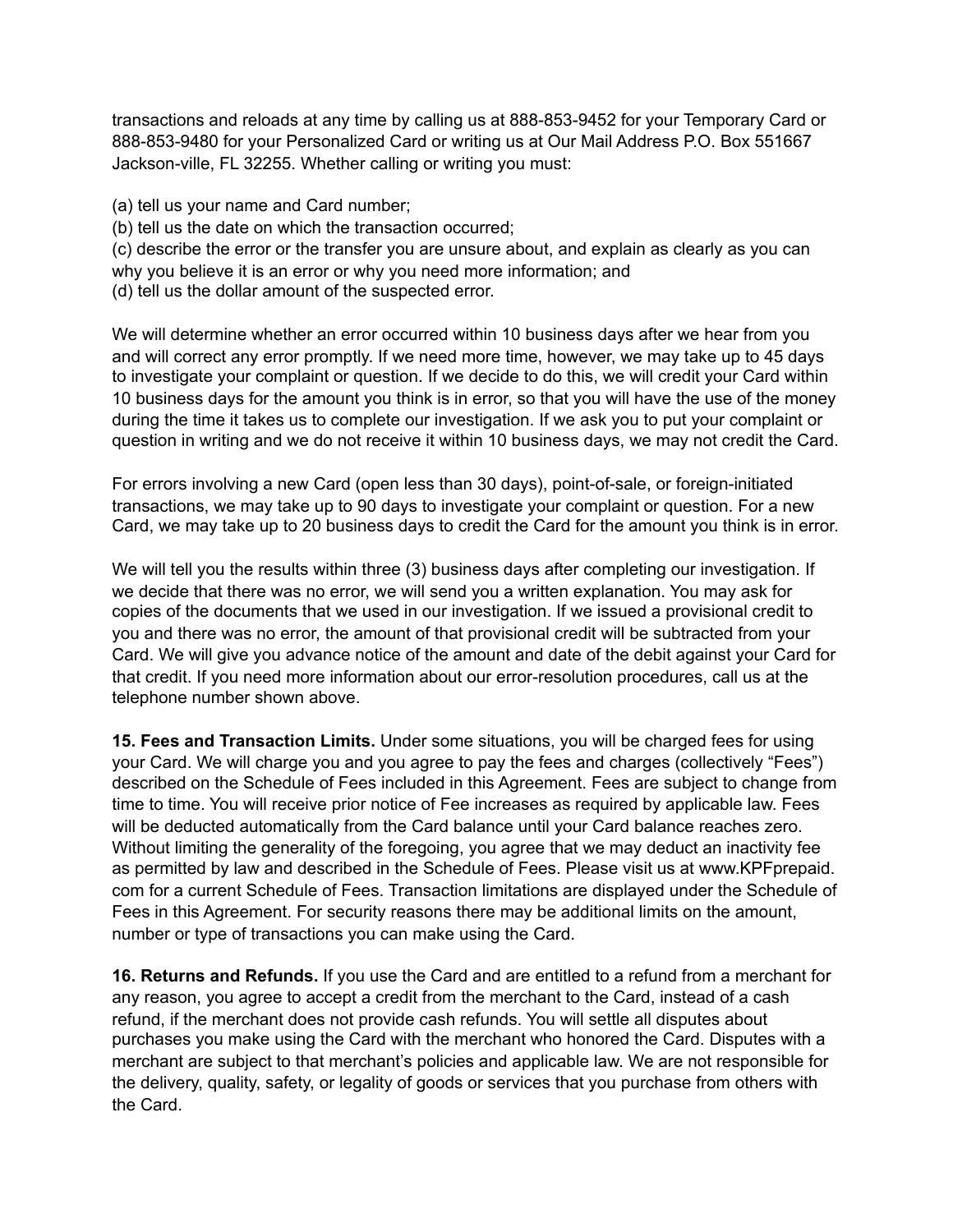**17. Sharing Information About You.** We will disclose information to third parties about your Card or the transfers you make: i) Where it is necessary for completing transfers; ii) In order to verify the existence and condition of your Card for a third party, such as a credit bureau or merchant; iii) In order to comply with government agency or court orders; or iv) If you give us your written permission.

### **18. Obtaining Card Information.**

A. You may obtain your Card balance and review recent Card activity by calling 888-853-9452 for your Temporary Card or 888-853-9480 for your Personalized Card. This information, along with at least a 60-day history of Card transactions and reloads, is also available online at www.KPFprepaid.com. You also have the right to obtain a 60-day written history of Card transactions and reloads by calling 888-853-9452 for your Temporary Card or 888-853-9480 for your Personalized Card, or by writing us at Our Mail Address P.O. Box 551667 Jacksonville, FL 32255. You can make balance inquiries at participating ATMs for your Personalized Card, subject to applicable fees, or by calling us toll-free at 888-853-9452 for your Temporary Card or 888-853-9480 for your Personalized Card or visiting us online at www.KPFprepaid. com. B. You can get a receipt at the time you make any transaction or load with the Card at an ATM or point-of- sale terminal if it is functioning properly.

**19. Periodic Statements for Personalized Cards.** You may ask to receive periodic paper statements for your Personalized Card by calling us at 888-853-9480 or visiting us online at www.KPFprepaid.com and you will be charged for paper statements in accordance with the Schedule of Fees in this Agreement until paper statements are turned off by you.

**20. Mobile Alerts for Personalized Cards.** You may elect to receive electronic notifications ("Alerts") relating to your Personalized Card by signing up online at www. KPFprepaid.com or by calling 888-853-9480. Alerts will be sent via SMS/text message to a mobile phone, handheld, or other wireless device or by email as designated by you. This service allows you to request and receive certain messages about your Personalized Card. You may elect to receive Alerts relating to specific transactions on your Personalized Card. Once you have logged in, you may choose which Alerts you would like to receive, the Personalized Card(s) to which the Alerts will relate, and a limited number of electronic addresses (which electronic addresses may include email addresses and any devices accepting text messages) to which the Alerts will be sent. You agree to notify us of any change to your electronic addresses in order to ensure continued delivery of your Alerts. You may manage or delete your Alerts online at www.KPFprepaid.com. Alerts will be sent each day, at various times, when transactions occur that meet your specified criteria. You understand and agree that Alerts will not be sent on a "real time" basis, but will rather be sent at the next scheduled delivery time after the specified transaction event occurs. We reserve the right to change the frequency or timing of Alerts, at any time and from time to time. Alerts are not intended to replace your Personalized Card account statements or any other communications we may provide to you regarding your Personalized Card. You are responsible for and must provide all telephone and other equipment, software, and services necessary to receive Alerts. By providing us with your cellular phone number, you consent to receiving SMS messages related to Alerts. Data and messaging charges from your telecommunications provider may apply, and you are responsible for any such charges. In the event your enrolled mobile or cellular device is lost or stolen, you agree to update your enrollment information and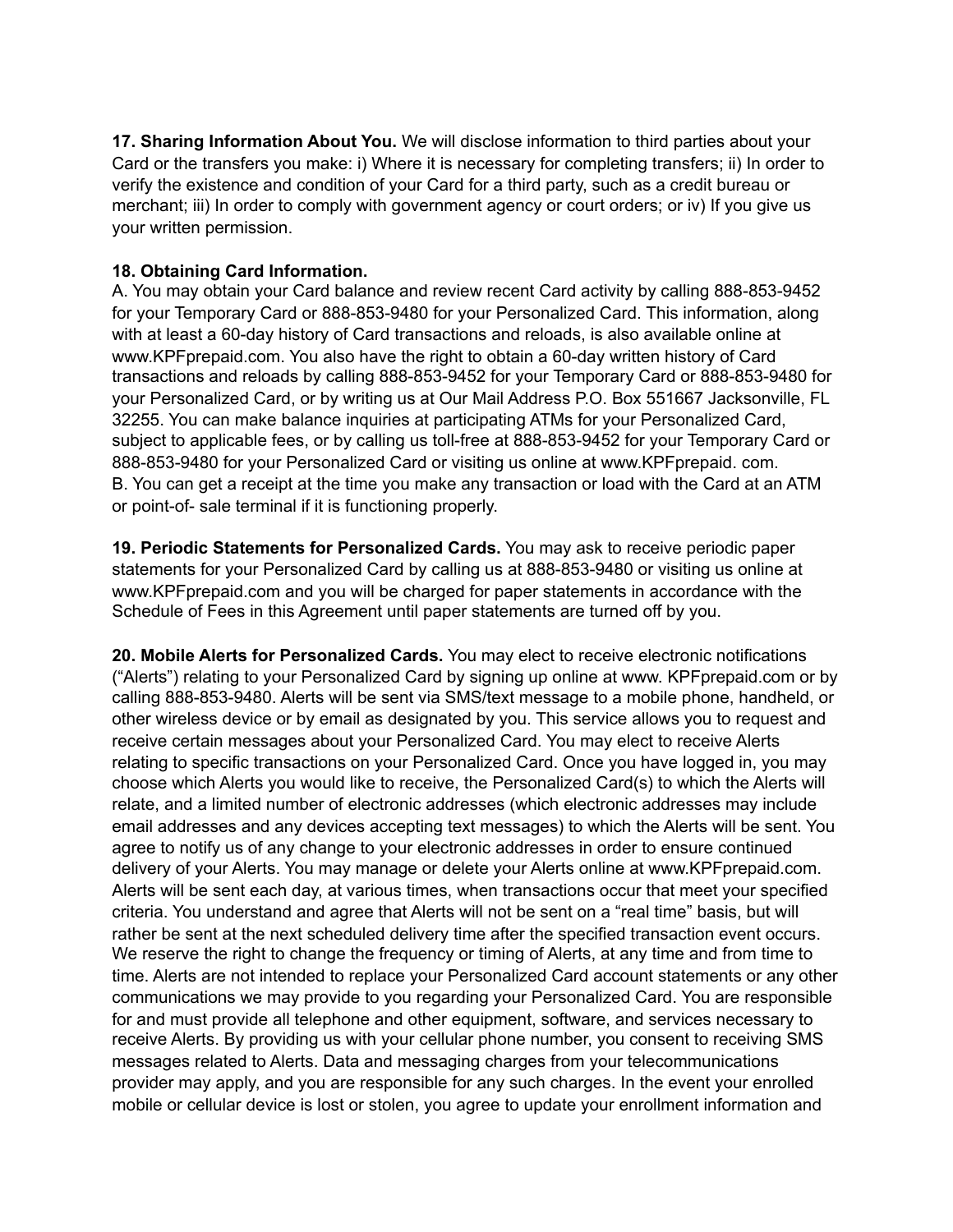make the appropriate changes to disable the use of such devices. You understand that there are risks associated with using a mobile device, and that in the event of theft or loss, your confidential information could be compromised. We are not responsible for any failures on the part of your telecommunications, Internet and/or email provider to properly enable your receipt of Alerts.

**21. Our Liability with Respect to the Card.** If we do not complete a load or reload to, or transaction from the Card on time or in the correct amount according to the terms of this Agreement, we will be responsible for your losses or damages to the extent required by applicable federal law. However, there are some exceptions. We will not be liable, for instance: (a) if, through no fault of ours, you do not have enough money available on the Card to make the transaction; (b) if the ATM, bank, or merchant where you are trying to obtain cash does not have enough cash; (c) if the system, ATM or POS terminal was not working properly and you knew about the breakdown before you started the transaction, load, or reload; or (d) if the failure was caused by an Act of God, fire or other catastrophe, or by an electrical or computer failure or if any other cause beyond our control shall prevent or delay the transaction, load, or reload from being completed, despite reasonable precautions that we have taken.

## **22. Foreign Transactions.**

## For Visa Cards.

You may use your Personalized Card for retail purchases at foreign (outside the United States) merchants and for cash withdrawals from foreign ATMs that bear either the PLUS System or the Visa logo. For security purposes we may block transactions in certain foreign countries. Call us at 888-853-9480 for more information. Some merchant and ATM transactions, even if you and/ or the merchant or ATM are located in the United States, are considered foreign transactions under the applicable Visa rules, in which case we will assess the "foreign fee" described below on those transactions. We do not control how these merchants, ATMs and transactions are classified for this purpose. The exchange rate in effect when the transaction is processed may differ from the rate in effect on the date of the transaction or the date of the posting of the transaction to your Personalized Card. If you use your Personalized Card at a merchant or an ATM that bears the Visa logo (and no PLUS System logo), the transaction will be processed through the Visa system and will be converted into U.S. Dollars according to the applicable rules established by Visa from time to time. For transactions processed through Visa, the foreign currency transaction will be converted to U.S. Dollars by multiplying the amount of the foreign currency times (a) a rate selected by Visa from the range of rates available in wholesale currency markets for the applicable cen-tral processing date, which rate may vary from the rate Visa itself receives, or (b) the government mandated rate in effect for the applicable central processing date. If you use your Personalized Card at an ATM that bears only the PLUS System logo (and no Visa logo), the transaction will be processed through the PLUS System and will be converted into U.S. Dollars at the exchange rate established, from time to time, by the operator of that ATM. If you use your Personalized Card at an ATM that bears both the Visa and PLUS System logos, the ATM operator will determine whether to send your transaction over the Visa or PLUS System network using such network's respective currency conversion rules then in effect (as explained above). We will assess a "foreign fee" of 1% times the resulting dollar amount. We may assess the "foreign fee" on all foreign transactions, even in transactions that do not require currency to be converted. For Mastercard Cards.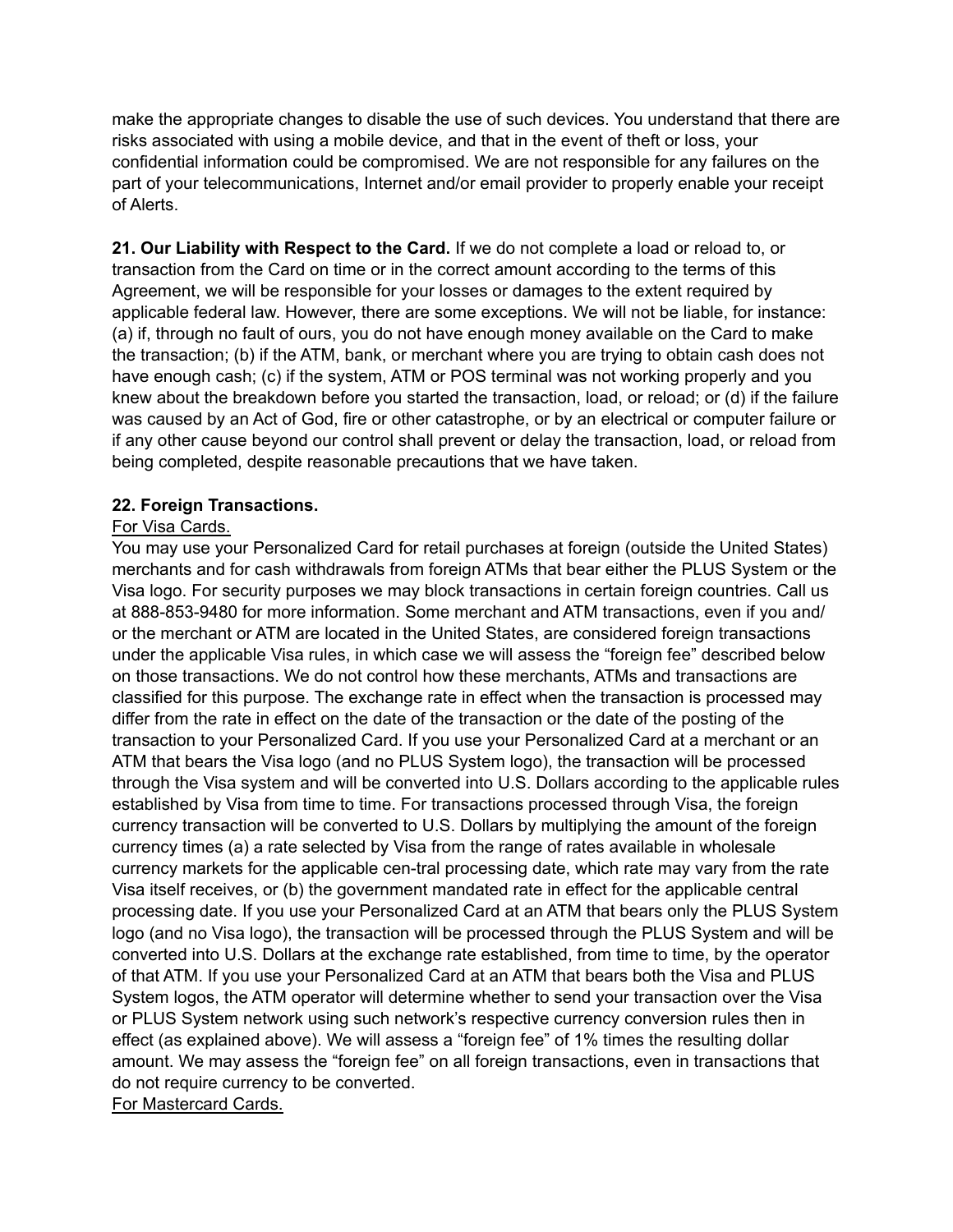You may use your Personalized Card for retail purchases at foreign (outside the United States) merchants and for cash withdrawals from foreign ATMs that bear either the Cirrus or the Mastercard International Incorporated ("Mastercard") Acceptance Marks. For security purposes we may block transactions in certain foreign countries. Call us at 888-853-9480 for more information. If you use your card at a foreign merchant or foreign ATM that bears these Acceptance Marks and if such transaction isn't converted into a U.S. Dollar amount prior to such transaction being submitted to Mastercard, Mastercard will convert the transaction into a U.S. Dollar amount using its currency conversion procedure. The currency conversion rate used by Mastercard to determine the transaction amount in U.S. Dollars is generally either a government mandated rate or a wholesale rate determined by Mastercard for the processing cycle in which the transaction is processed. We will assess a "foreign fee" of 1% times the resulting dollar amount. We may assess the "foreign fee" on all foreign transactions, even in transactions that do not require currency to be converted.

**23. Cancellation; Termination; Expiration.** If you want to cancel the Card, please call our customer service line at 888-853-9452 for your Temporary Card or 888- 853-9480 for your Personalized Card. Cancellation of your Card will not affect any of our rights or your obligations arising under this Agreement before the Card was canceled. We may, at any time, suspend the Card and your ability to use the Card, for any reason allowed by law, such as if we suspect possible fraud or suspicious activity, for security reasons or for inactivity of more than 12 months. We may, at any time and for any reason, terminate a Card and your use of the Card. We will provide notice of termination where required by applicable law. The Card will expire on the expiration date on the Card unless prohibited by federal law. Upon termination or expiration, we will stop accepting reloads to and/or transactions from the Card and we will decline to authorize a transaction with the Card. If you cancel or we terminate the Card, or it expires and we do not provide a substitute or replacement card, upon your request and our verification of your identity (that may include providing proof of purchase for Temporary Cards) we will return to you any value remaining on the Card unless we are prohibited by law from doing so, less any fees, service charges, claims, set-offs, or other amounts you owe us, if applicable. You will forfeit all accrued, unpaid and unredeemed 1-2-3 REWARDS Program points if the Card account is closed for any reason (other than as a result of a lost or stolen Card, in which case all accrued rewards will be applied to the replacement Card). To the extent permitted by law, you agree to pay attorneys' fees and collection costs we incur in collecting amounts you owe us and of enforcing our rights under this Agreement.

**24. Changes; Waiver, Other Conditions.** We reserve the right to change, delete or add to this Agreement and to apply any such modification to a Card and to any available balance on the Card. We will provide you notice of modification to the extent required by applicable law. However, if the change is made for security purposes, we can implement such modification without prior notice. Please visit us at www.KPFprepaid.com for our current terms and conditions. If we decide not to enforce our rights or charge a fee in one situation, we are not giving up our right to enforce it or to charge the fee in a later situation.

### **25. Additional Terms.**

(a) Our business days are Monday through Friday, except for federal holidays.

(b) You authorize us, or our agents, to record or monitor your customer service calls with us and our servicers or agents.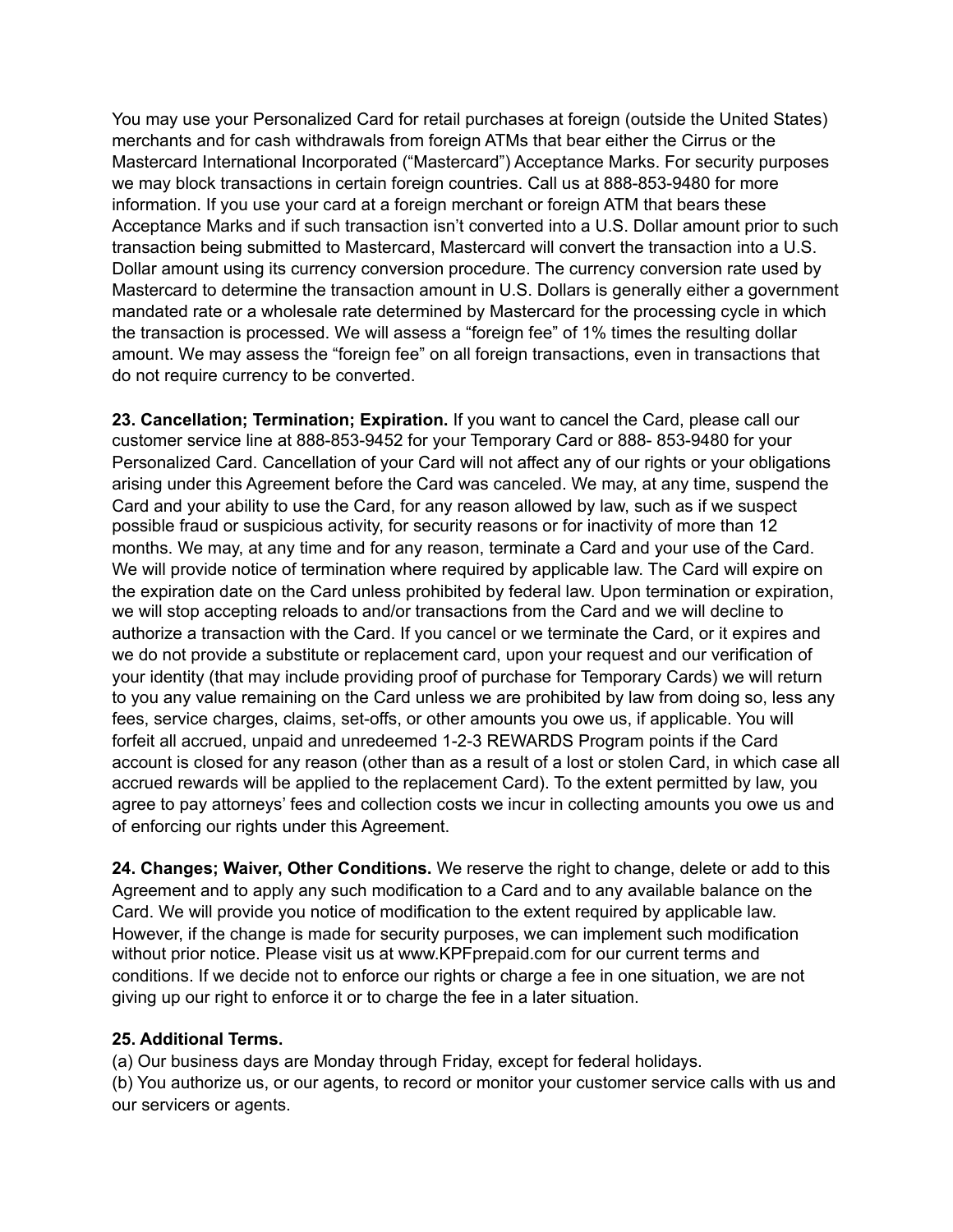(c) You will notify us promptly if you change your address or telephone number.

(d) We may transfer any of our rights or obligations to you under this Agreement; however, you may not transfer any of your rights or obligations hereunder.

(e) If any provision of this Agreement is determined to be void or unenforceable, all other provisions of this Agreement shall remain valid and enforceable.

(f) This Agreement constitutes the entire agreement between you and us relating to the Card and supersedes any other prior or contemporaneous agreements between you and us.

(g) Use of a Card is subject to all rules and customs of Visa and Mastercard and any other clearinghouse or network involved in the transaction, load, or reload.

(h) The Card program is void where prohibited by law.

(i) We do not waive any of our rights by delaying or failing to exercise any of our rights or remedies at any time.

(j) Kroger Family of Companies shopper's card number is printed on the back of your Personalized Card.

## **26. ARBITRATION APPLICABLE TO THE CARD.**

## **Arbitration of Dispute.**

(a) You agree that either you or we can choose to have binding arbitration to resolve any claim, dispute or controversy between you and us that arises from or relates to this agreement or your Card and account (individually and collectively, a "Claim"). This does not apply to any Claim in which the relief sought is within the jurisdictional limits of, and is filed in a small claims court, if arbitration is chosen by any party, the following will apply:

(1) NEITHER YOU NOR WE WILL HAVE THE RIGHT TO LITIGATE A CLAIM IN COURT, OR TO HAVE A JURY TRIAL ON A CLAIM OR TO ENGAGE IN PREARBITRATION DISCOVERY, EXCEPT AS PROVIDED FOR IN THE APPLICABLE ARBITRATION RULES.

(2) Arbitration will only decide our or your Claim, and you may not consolidate or join the claims of other persons who may have similar claims. YOU WILL NOT HAVE THE RIGHT TO PARTICIPATE AS A REPRESENTATIVE OR MEMBER OF ANY CLASS OF CLAIMANTS, OR AS A PRIVATE ATTORNEY GENERAL, PERTAINING TO ANY CLAIM SUBJECT TO ARBITRATION.

(3) The arbitration will be performed in accordance with this Arbitration Provision and the rules of the chosen arbitrator in effect when the Claim is filed.

(4) The arbitrator's decision will generally be final and binding, except for the limited right of appeal provided by the Federal Arbitration Act.

(5) Other rights that you would have if you went to court might also not be available in arbitration.

(b) The party commencing the arbitration may select to use either JAMS or the American Arbitration Association ("AAA") (or, if neither of these arbitration organizations will serve, then a comparable substitute arbitration organization agreed upon by the parties, or if the parties cannot agree, chosen by a court of competent jurisdiction). If JAMS is selected, the arbitration will be handled according to its Streamlined Arbitration Rules unless the Claim is for \$250,000 or more, in which case its Comprehensive Arbitration Rules shall apply. If the AAA is selected, the arbitration will be handled according to its Commercial Arbitration Rules. You may obtain rules and forms for JAMS by contacting JAMS at 1-800-352-5267 or www.jamsadr.com and for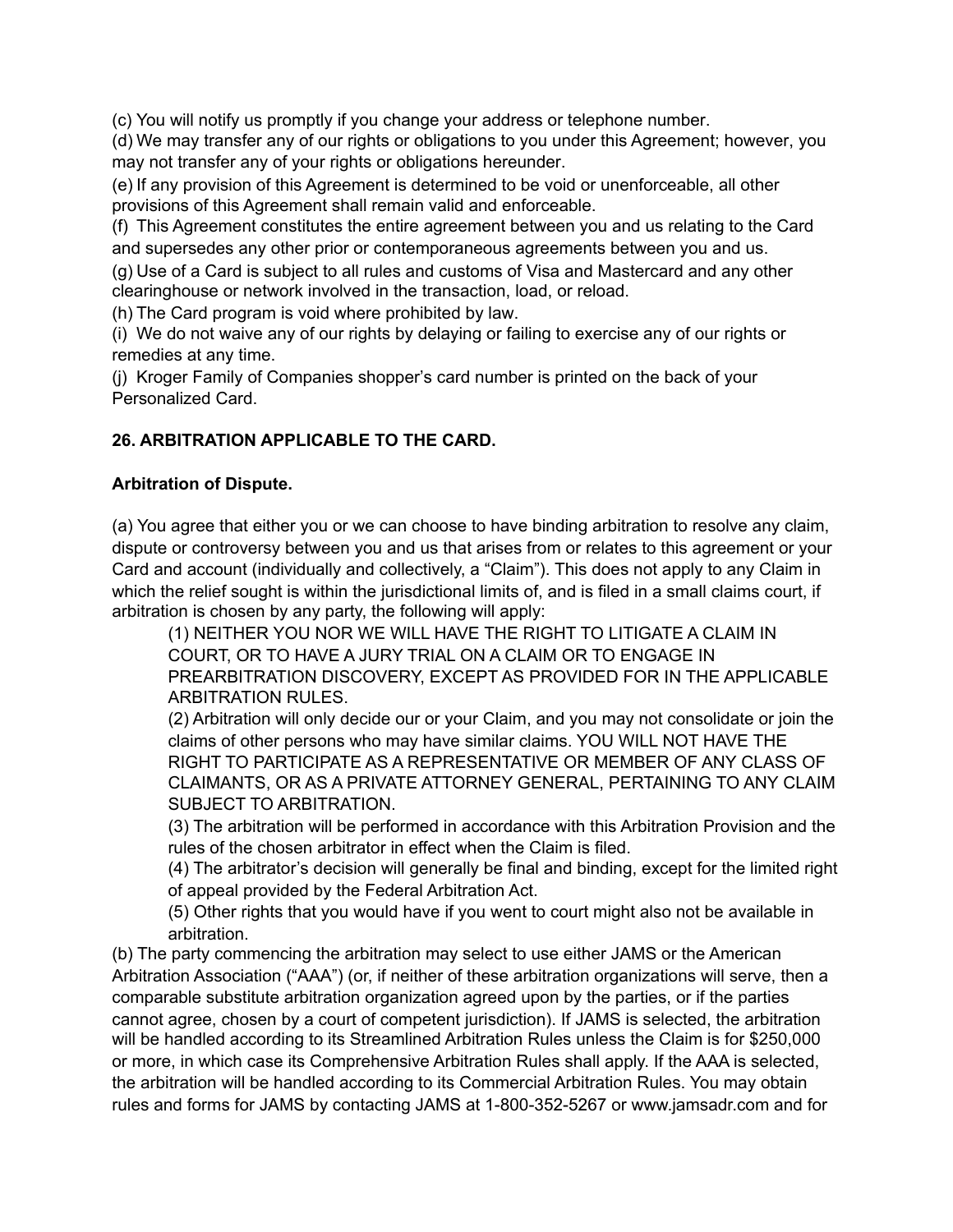the AAA by contacting the AAA at 1-800-778-7879 or www. adr.org. Any arbitration hearing that you attend will take place in the federal judicial district where you reside. At your request, we will advance your filing and hearing fees for any Claim you may file against us. If you prevail on your Claim, we will pay your arbitration costs and fees, other than attorney, expert and witness fees and expenses. We will also pay any fees or expenses that applicable law requires us to pay. The arbitrator shall apply applicable substantive law consistent with the Federal Arbitration Act, 9 U.S.C. §§ 1 through 16, including but not limited to applicable statutes of limitation, and shall honor claims of privilege recognized at law. Judgment upon the award rendered by the arbitrator may be entered in any court having jurisdiction.

(c) This Arbitration Provision shall survive termination of this Agreement and your Card and account. Notwithstanding any language in this Agreement to the contrary, this Arbitration Provision shall be governed by federal law, including the Federal Arbitration Act. Notwithstanding any language of this Agreement to the contrary, should any portion of this Arbitration Provision be held invalid or unenforceable by a court or other body of competent jurisdiction, this entire Arbitration Provision shall be automatically terminated and all other provisions of this Agreement shall remain in full force and effect.

**27. Contact Policy.** By providing us with any telephone number used for a mobile or other wireless device now or in the future, including a number that you later convert to a cell phone number, you are expressly consenting to receiving communications—including but not limited to prerecorded or artificial voice message calls, text messages, and calls made by an automatic telephone dialing system—from us and our affiliates and agents for non-marketing purposes. Calls and messages may incur access fees from your cellular provider.

**28. Kroger 1-2-3 REWARDS Program Summary.** You are automatically enrolled in the Kroger 1-2-3 REWARDS Program when your Personalized Card is activated. The 1-2-3 REWARDS Program is only available on the Personalized Card. The 1-2-3 REWARDS Program account associated with your Personalized Card is separate from any other 1-2-3 REWARDS Program account you may have, including with your 1-2-3 REWARDS Visa®, and points cannot be combined across more than one account. The 1-2-3 REWARDS Program is operated by The Kroger Co. and by activating your Personalized Card, you thereby authorize U.S. Bank National Association and The Kroger Co. to share your Cardholder registration, Card activity and 1-2-3 REWARDS Program information between each other and their authorized providers of the 1-2-3 REWARDS Program. You earn between 1-3 points on eligible purchases made with your Personalized Card ("Rewards").\* Accumulated points are exchanged for 1-2-3 REWARDS Electronic Coupons (each an "Electronic Coupon"). Your 1-2-3 REWARDS Electronic Coupons are redeemable by you for qualifying purchases at the Kroger Family of Stores\*\* locations on purchases greater than \$5 made with your Personalized Card. Rewards are not available for purchases made with your Temporary Card. There are no limits on the amount of Rewards points you can earn. Electronic Coupons will be awarded monthly when you have earned a minimum of 1,000 Rewards points (Electronic Coupon for \$5 off a qualifying Kroger Family of Companies purchase) if your Account is in good standing. Enrollment in the Kroger 1-2-3 REWARDS Program also enrolls you in the shopper's club programs of the Kroger Family of Companies listed below, as applicable. The Kroger 1-2-3 REWARDS Program is administered by The Kroger Co. and the shopper's club programs are offered by their respective stores. Electronic Coupons may only be redeemed toward an in-store purchase at participating Kroger Family of Companies locations.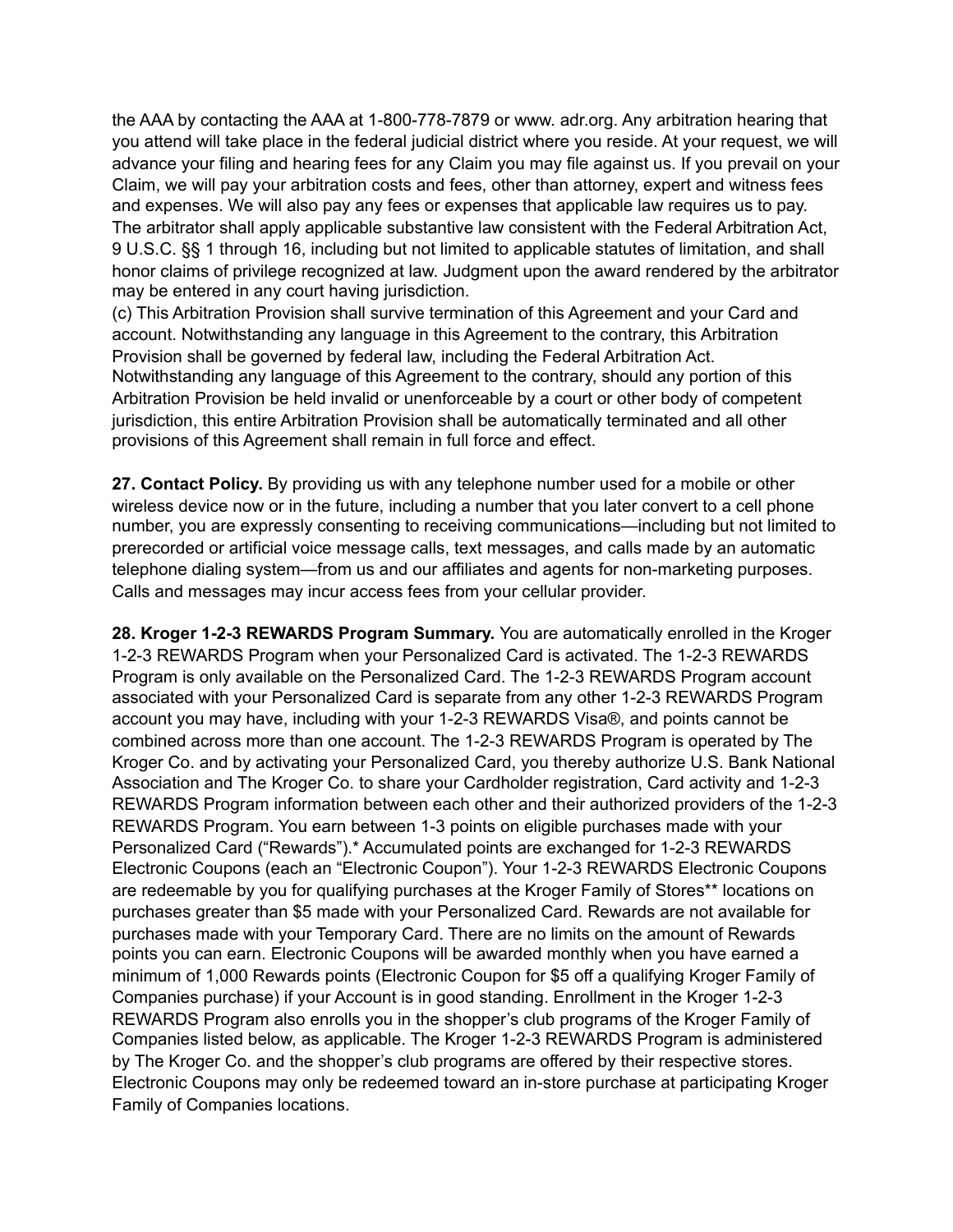**28.1 Determination of Rewards Coupons and Rewards Levels.** The amount of your Personalized Card purchases for The Kroger Co. in-store purchases, nonin- store purchases and in-store Kroger Family quality brand purchases\*\*\* will be used to determine your eligibility for Rewards points. Kroger 1-2-3 REWARDS and eligibility requirements are set forth in this Section and on our website at www.KPFprepaid.com. For purposes of earning Rewards points, your Card functions as both a Kroger Family of Companies Shoppers Card and a Personalized Card.

**28.2 Earning Rewards Points.** Rewards points are earned as follows: Rewards Points Per Eligible Purchase:\*

- 1 point per dollar spent on all net purchases outside the Kroger Family of Companies\*\*
- 2 points per dollar spent on all net purchases inside the Kroger Family of Companies\*\*
- 3 points per dollar spent on all net purchases of the Kroger Family of Companies Own Brand Products\*\*\*

When you use your Personalized Card to purchase the Kroger Family of Companies Own Brand Products in one of the Kroger Family of Companies, you will receive a total of 3 points for every dollar of purchases (the 2-point award does not apply).

**28.3 Issuance and Redemption.** After each eligible purchase, you will accrue Kroger 1-2-3 REWARDS points based on that purchase. No Electronic Coupon will be issued to you until your accrued Rewards points equals or exceeds the points necessary to receive a \$5 Kroger instore Electronic Rewards Coupon, at which time, unless your Card account has been closed or is not in good standing, an Electronic Coupon will be available on your Personalized Card. You will be notified that an Electronic Coupon has been awarded by your cashier so long as your eligible purchase is equal to or exceeds the amount of your Electronic Coupon. If applicable, you may also choose to be notified either by email message or text message (standard text messaging rates will apply). However, you have no right to accrued Rewards points in an amount of less than the amount necessary to receive a \$5 coupon. For full details on earning, receiving and using your Electronic Coupons, visit www.KPFprepaid.com or call 888-853-9480. Kroger 1-2-3 REWARDS Program points expire 24 months from the month issued. If you have accumulated sufficient Rewards points to receive an Electronic Coupon, the Electronic Coupon will expire 12 months from the Electronic Coupon issue date. Rewards points redeemed and/or expired, if applicable, will be based on a first-in, first-out basis. Electronic Coupons have NO CASH VALUE and can be redeemed toward qualifying purchases only.\* Rewards are not considered your property and are not transferable.

\* You cannot earn nor redeem 1-2-3 REWARDS points/Electronic Coupons on purchases made at the Kroger Family of Companies Fuel Centers, on purchases of lottery tickets, Gift Cards, Money Orders, ReCharge Card™, prescriptions, on any applicable fees or taxes, or when you purchase alcohol or tobacco at a Kroger Family of Companies location. Upon a refund or return of merchandise, we will deduct any Rewards points that you had previously earned for that purchase and negative points will post on the Card if returns or credits exceed Rewards points earned. Rewards points may not be purchased. The number

of points you can earn in a calendar year is unlimited. Rewards points earned will be credited to the Card on a monthly basis. If you provide an email address when registering to view your account online, you will be sent a monthly e-statement notification by email when your points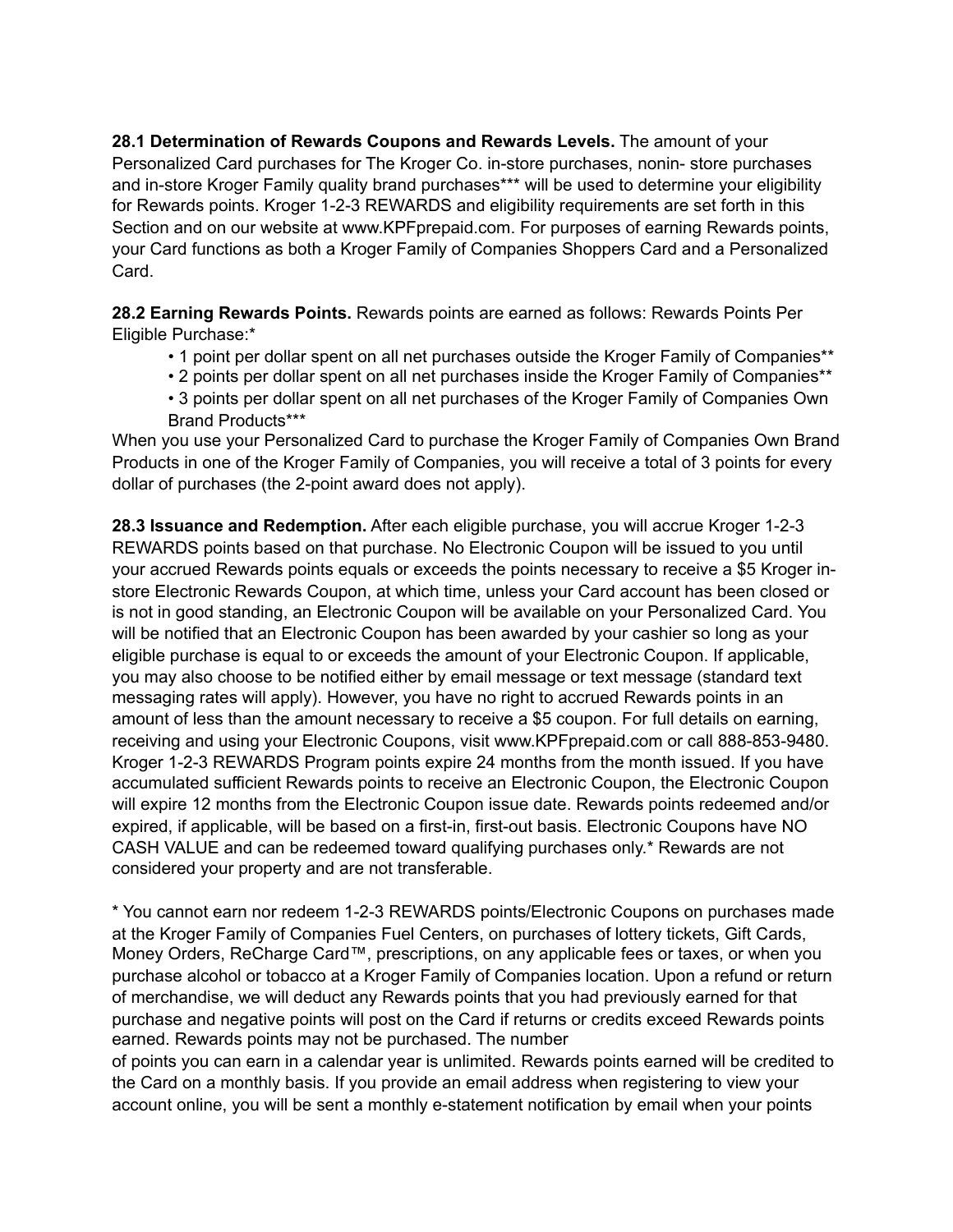are updated. The email will also contain a link to the website where you can view your current point balance. Email addresses and statement preferences can be updated by visiting the website.

\*\* "Kroger Family of Companies" may include: Kroger, Kroger Marketplace, Fred Meyer, Ralphs, King Soopers, Dillons, Smith's Food & Drug Stores, Smith's Marketplace, Fry's Food and Drug Store, Fry's Marketplace, QFC – Quality Food Centers, City Market, Baker's, Owen's, JayC Food Stores, Gerbes, Pay Less Super Markets, Food4Less (So CA, NV, IN and IL stores only), Foods Co., Fred Meyer Jewelers, Littman Jewelers and Barclay Jewelers. The list of Kroger Family of Companies is subject to change; for an up-to-date list of participating stores visi[t](http://www.kroger.com)  [www.kroger.com.](http://www.kroger.com)

\*\*\* Kroger Family of Companies Own Brand Products may include, but are not limited to Kroger, King Soopers/City Market, Smith's, Ralphs, Fry's, Dillons/Bak-er's/Gerbes, Abound, Bakery Fresh Goodness, Big K, Comforts for Baby, Comforts for Toddler, Check This Out, Fresh Selections by Kroger, HemisFares, Heri tage Farm, Home Sense, Luvsome, Peakfection, Pet Pride, Private Selection, P\$\$T…, Simple Truth, Simple Truth Organic, Wholesome @ Home. Kroger reserves the right to exclude certain products from the Points calculation related to Kroger Family of Companies Own Brand Products, including but not limited to fuel, beer, wine, cigarettes, tobacco, pharmacy, office services and other items prohibited by law. These same items except fuel, however, remain eligible for the 2 Points per dollar in Net Purchases Points calculation if purchased within Kroger Family of Companies.

**28.4 Changes to, or Termination of, the 1-2-3 REWARDS Program.** The 1-2-3 REWARDS Program may be changed, suspended or terminated at any time without notice. Changes may include, among other things, modifying the amount of purchases required to qualify for the various potential Rewards tiers, changing the Re-wards percentages, imposing additional restrictions, or terminating the 1-2-3 REWARDS Program, including outstanding Rewards points and Electronic Coupons. The Kroger Co. reserves the right to interpret 1-2-3 REWARDS Program rules and policies in its sole discretion and will be the final authority on point credits and Rewards qualifications.

**28.5 Liability.** You (and any other beneficiary of the Rewards Program) agree that the 1-2-3 REWARDS Program is provided without representation or warranty to the extent permitted by applicable law and that neither U.S. Bank National Association, The Kroger Co., nor Kroger Personal Finance will be liable for, and you release, discharge, and hold harmless U.S. Bank National Association, The Kroger Co., and Kroger Personal Finance and anyone who acted on behalf of U.S. Bank National Association, The Kroger Co., or Kroger Personal Finance, from any and all claims of any sort, type, kind, or nature that you may have against any of them arising out of or in any way relating to your participation in the 1-2-3 REWARDS Program — including (but not limited to) claims for or due to personal injury, property damage, accident, sickness, delay, cancellation, postponement, inconvenience, penalty, refund, or other irregularities that may occur or that may be caused by any provider of services or rewards or any person not under the direct supervision and control of U.S. Bank National Association, The Kroger Co., or Kroger Personal Finance. In the event of any error or omission in the handling of 1-2-3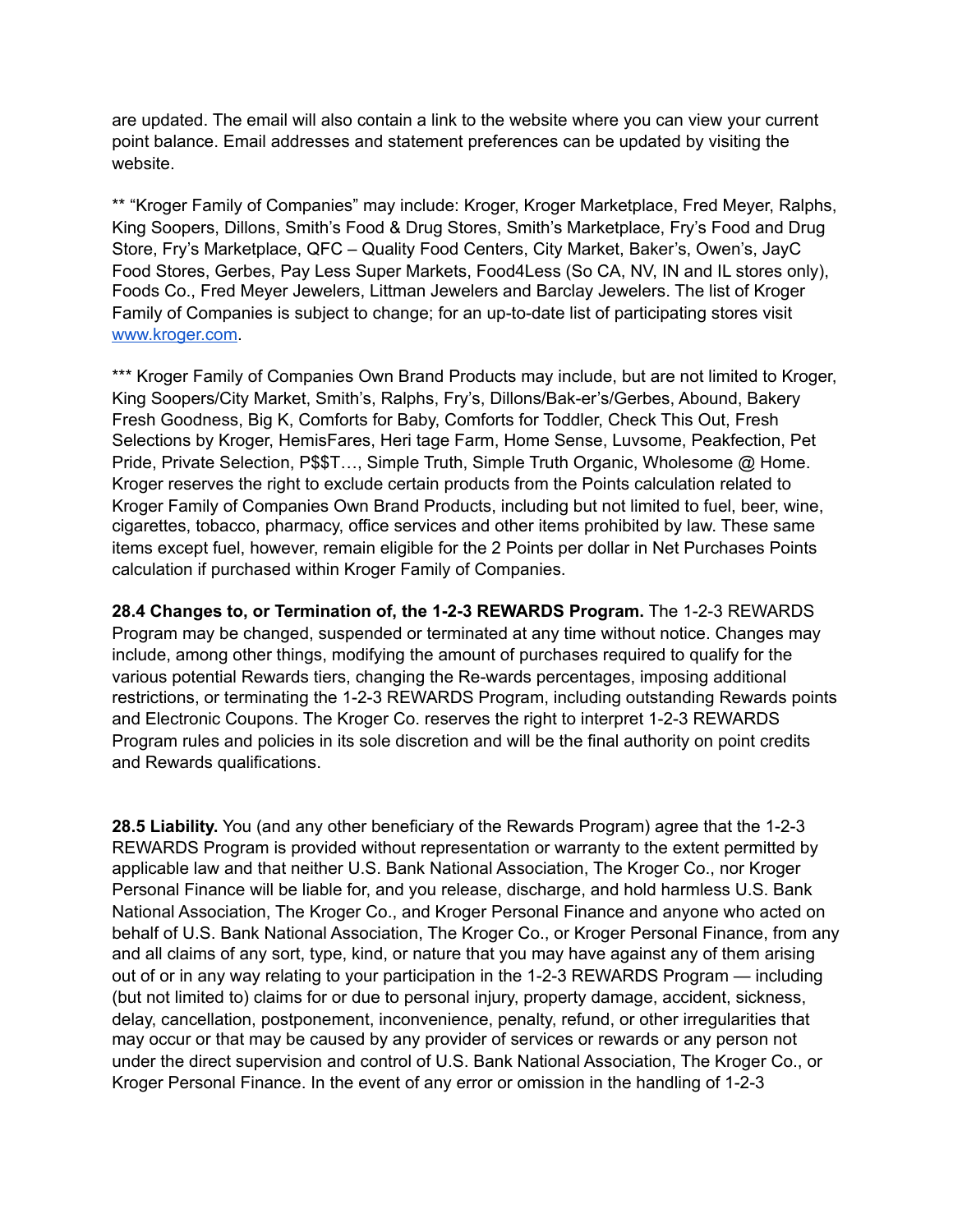REWARDS Program data, your sole and exclusive remedy shall be the reprocessing of such data to reflect the correct Rewards points balance in your account.

**28.6 Arbitration.** Please note that any claims related in any way to the 1-2-3 REWARDS Program are subject to the arbitration provisions above.

**28.7 Choice of Law.** The Kroger 1-2-3 REWARDS Program terms and conditions in this Section 28 are governed by and construed in accordance with the laws of the State of Ohio, without regard to the choice of law provisions in that state.

### **SCHEDULE OF FEES**

We reserve the right to change the following Schedule of Fees and Transaction Limitations in our sole discretion and we will provide written notification to you of such change to the extent required by applicable law.

| Fee Type                                        | <b>Details</b>                                                                                                                                                                      | <b>Fee Amount</b> |
|-------------------------------------------------|-------------------------------------------------------------------------------------------------------------------------------------------------------------------------------------|-------------------|
| Initial Acquisition                             | Temporary Card purchased in Kroger Family<br>of Companies. Fee is paid at time of<br>purchase.                                                                                      | \$3.00            |
| Lost or Stolen Card<br>Replacement              | Card will arrive within 7-10 business days.                                                                                                                                         | \$4.95            |
| Expedited<br><b>Replacement Card</b><br>Service | Card will arrive within 3-5 business days and<br>you will be charged<br>\$15.05 for expedited service and \$4.95 for L/<br>S Card. (totaling \$20)                                  | \$15.05           |
| Monthly Inactivity<br>Fee                       | Beginning on the 13th Month Following 12<br><b>Consecutive Months</b><br>without a Transaction (as restricted under<br>applicable state law). Not<br>assessed if balance is \$0.00. | \$2.00/month      |
| <b>Customer Service</b>                         | Contact Us at 888-853-9452.                                                                                                                                                         | <b>NO FEE</b>     |

## **Temporary Card Schedule of Fees**

## **Personalized Card Schedule of Fees**

| Fee Type | <b>Details</b> | Fee Amount |
|----------|----------------|------------|
|          |                |            |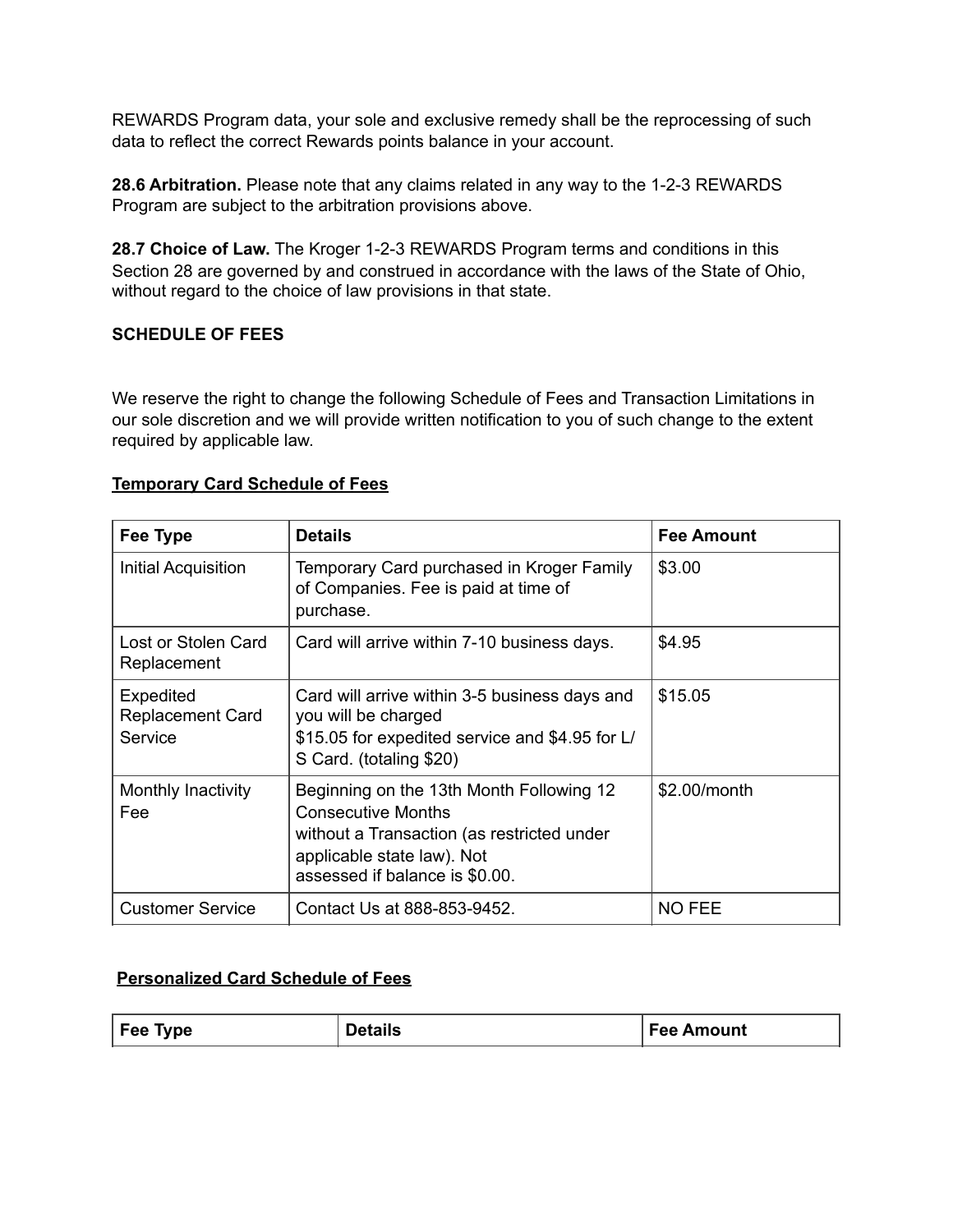| <b>Initial Acquisition</b> |                                                                                                                                  | Personalized Card available through a<br>Temporary to<br>Personalized conversion or online at<br>KPFprepaid.com.                                                                                                    | <b>NO FEE</b> |
|----------------------------|----------------------------------------------------------------------------------------------------------------------------------|---------------------------------------------------------------------------------------------------------------------------------------------------------------------------------------------------------------------|---------------|
| Monthly Maintenance Fee    |                                                                                                                                  | This fee will not take your balance<br>negative.                                                                                                                                                                    | \$3.00/Month  |
|                            | <b>Direct Deposit</b>                                                                                                            | Direct deposit from employer,<br>Government or other source.                                                                                                                                                        | <b>NO FEE</b> |
|                            | Swipe Reload<br>(Cash Reload)                                                                                                    | Swipe reloads at participating Kroger<br>Family of<br>Companies. Fee is paid at the time of<br>swipe.                                                                                                               | \$3.00        |
| Add<br>Money               | <b>Third Party</b><br>Reload (includes<br>but is not<br>limited to Visa <sup>®</sup><br>Readylink and<br>Mastercard®<br>Repower) | Loads at participating retailers. No fee<br>Varies by<br>Retailer<br>is assessed by U.S.<br>Bank.                                                                                                                   |               |
|                            | Card to Card<br><b>Transfer</b>                                                                                                  | Transfer to/from another Personalized<br>Card.                                                                                                                                                                      | <b>NO FEE</b> |
|                            | ReCharge Card™                                                                                                                   | Performed as a Card to Card transfer.<br>Fee is paid at time<br>of purchase.                                                                                                                                        | \$3.00        |
| Get<br>Cash                | <b>ATM Withdrawal</b><br>- In Network                                                                                            | "In Network" refers to MoneyPass®<br>and Allpoint™ branded<br>ATMs.                                                                                                                                                 | <b>NO FEE</b> |
|                            | <b>ATM Withdrawal</b><br>Out of Network                                                                                          | "Out of Network" refers to all the ATMs<br>outside of the<br>MoneyPass® and Allpoint™ branded<br>ATMs. You may be<br>charged an additional fee by the ATM<br>operator even if you<br>do not complete a transaction. | \$2.00        |
|                            | <b>ATM Withdrawal</b><br>- International                                                                                         | "International" refers to all foreign<br>ATMs. You may also be<br>charged a fee by the ATM operator<br>even if you do not<br>complete a transaction.                                                                | \$2.50        |
|                            | Cash Back at<br>Point of Sale                                                                                                    | Get cash back at participating<br>retailers.                                                                                                                                                                        | <b>NO FEE</b> |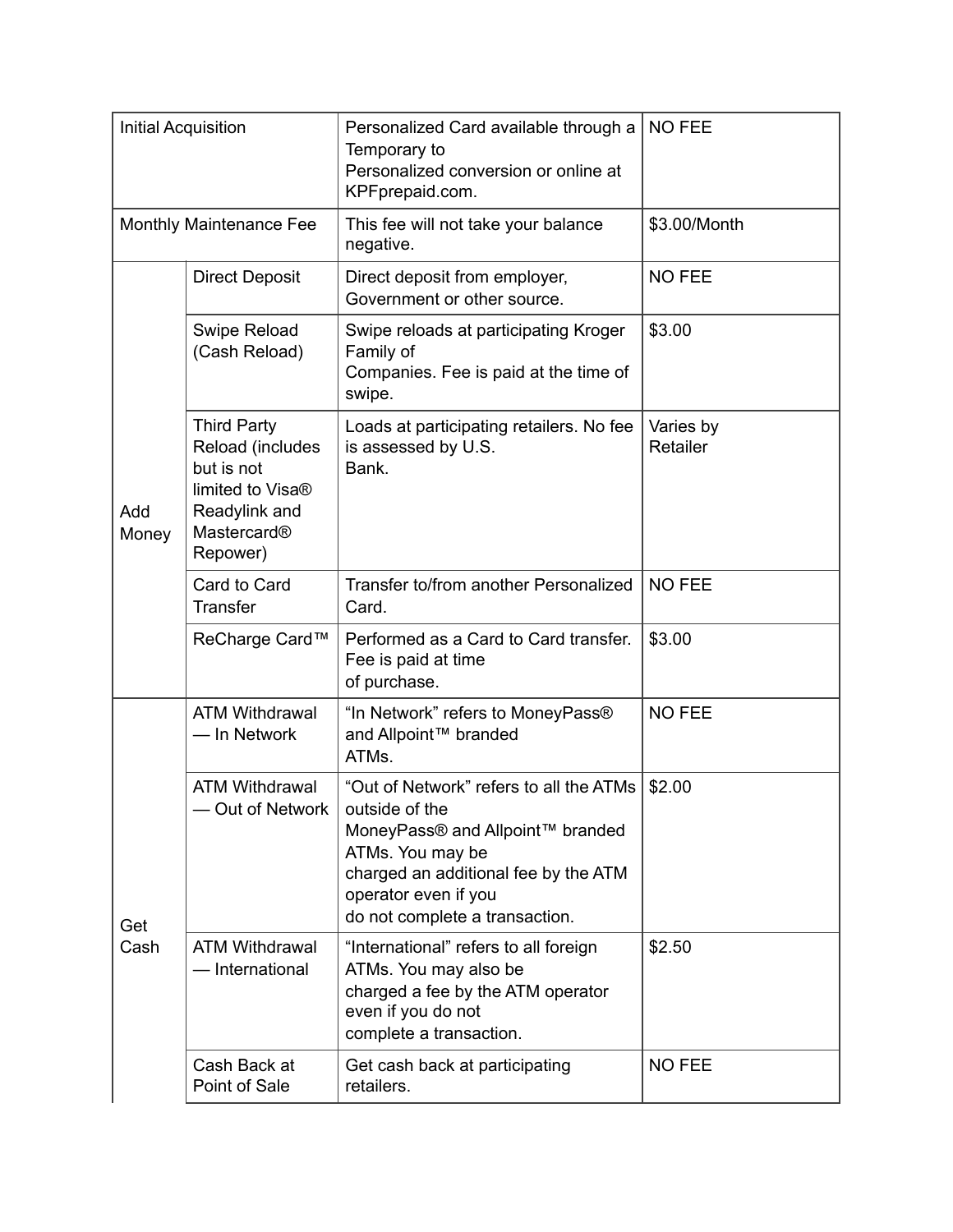|                                | <b>Teller Cash</b><br>Withdrawal                         | Get cash back at a Financial<br>Institution that accepts Visa<br>or Mastercard Prepaid Debit Cards.                                                                                                                                | <b>NO FEE</b>    |
|--------------------------------|----------------------------------------------------------|------------------------------------------------------------------------------------------------------------------------------------------------------------------------------------------------------------------------------------|------------------|
|                                | In the U.S.                                              | Purchase transaction with signature<br>or PIN.                                                                                                                                                                                     | <b>NO FEE</b>    |
| Spend<br>Money                 | Foreign<br><b>Transaction Fee</b><br>(See Section<br>22) | Percent of the transaction amount for<br>each purchase or<br>ATM transaction at foreign merchants<br>or ATMs. Fee is<br>assessed even if there is no currency<br>conversion.                                                       | 1%               |
|                                | <b>Customer Service</b>                                  | Contact Us at 888-853-9480.                                                                                                                                                                                                        | <b>NO FEE</b>    |
| Get<br>Info on<br>Your<br>Card | <b>ATM Balance</b><br>Inquiry $-$ In<br><b>Network</b>   | "In Network" refers to MoneyPass®<br>and Allpoint™ branded<br>ATMs.                                                                                                                                                                | <b>NO FEE</b>    |
|                                | <b>ATM Balance</b><br>Inquiry - Other/<br>International  | Refers to all the ATMs outside of the<br>MoneyPass and Allpoint branded ATM<br>networks including international ATMs.<br>You may be charged an additional fee<br>by the ATM operator even if you do<br>not complete a transaction. | \$1.00           |
|                                | Online<br><b>Statements</b>                              | <b>Online Statements Statements</b><br>available at KPF prepaid.com.                                                                                                                                                               | <b>NO FEE</b>    |
|                                | 2-Way Text<br>Message Balance<br>Inquiry                 | Standard messaging charges apply<br>through your mobile<br>carrier and message frequency<br>depends on account<br>settings.                                                                                                        | <b>NO FEE</b>    |
|                                | <b>Email or Text</b><br>Message Alert                    | Standard messaging charges apply<br>through your mobile<br>carrier and message frequency<br>depends on account<br>settings.                                                                                                        | <b>NO FEE</b>    |
|                                | <b>Paper Statements</b>                                  | Order paper statements by calling<br>888-853-9480.                                                                                                                                                                                 | \$1.00/Statement |
|                                | Lost or Stolen<br>Card<br>Replacement                    | Card will arrive within 7-10 business<br>days.                                                                                                                                                                                     | \$4.95           |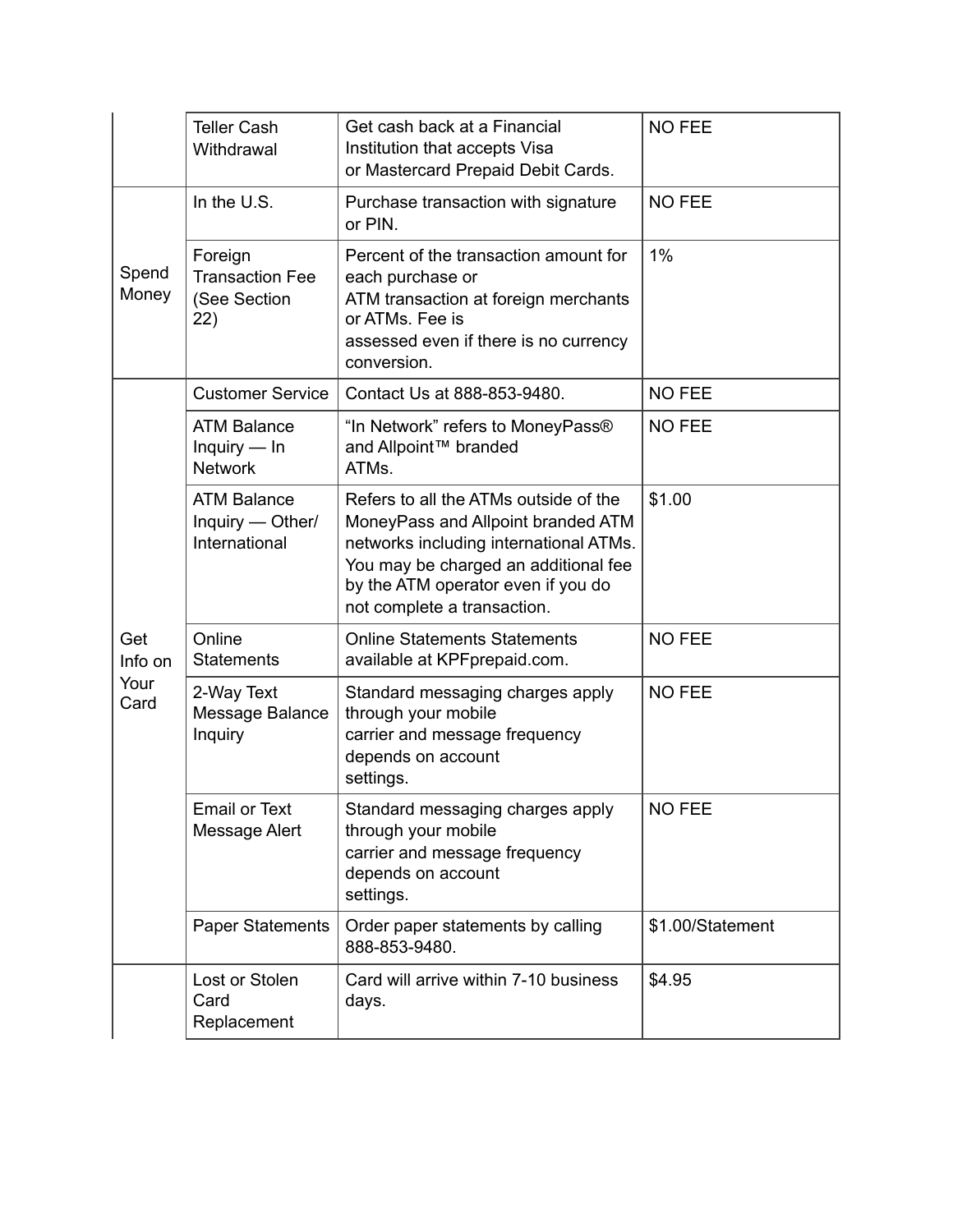| Other<br>Fees | Expedited<br>Replacement<br><b>Card Service</b>               | Card will arrive within 3-5 business<br>days and you will be<br>charged \$15.05 for expedited service<br>and \$4.95 for L/S<br>Card (totaling \$20). | \$15.05 |
|---------------|---------------------------------------------------------------|------------------------------------------------------------------------------------------------------------------------------------------------------|---------|
|               | <b>Account Closure</b><br><b>Check</b><br><b>Disbursement</b> | In the event of legitimate account<br>closure, we will issue<br>remaining balance via check.                                                         | NO FEE  |

## **Transaction Limitations**

The number and amount of individual credit and debits may never exceed the daily and monthly credit or debit limits. We may refuse to authorize a Card transaction if: (a) it would exceed the amount available for your use; (b) the card is reported lost or stolen; (c) we believe the card is counterfeit. Any load transaction that exceeds the Card maximum will be rejected or returned to the funder. For security reasons, there may be additional limits on the amount, number or type of transactions you can make using the Card. A day is a rolling 24 hour period.

Your **Maximum Balance** at any point in time is **\$10,000**

Your **Maximum Daily Load Limit** is **\$5,000** and **10 transactions** for your **Personalized Card**  Your **Minimum Load Limit** for the **Temporary Card** is **\$10** with a **Maximum Load Limit** of **\$500**

There are several ways you can load your Personalized Card. The following limits will apply:

|                                                                                              | <b>Maximum Amount</b> | <b>Maximum Transaction Count</b> |
|----------------------------------------------------------------------------------------------|-----------------------|----------------------------------|
| <b>Direct Deposit</b>                                                                        | \$5,000 per day       | 5 per day                        |
| \$1,000 per day                                                                              | \$1,000 per day       | 3 per day                        |
| Card to Card<br>(includes)<br>ReCharge™ Card)                                                | \$5,000 per day       | 2 per day                        |
| ReCharge™ Card<br>(Card to Card)                                                             | \$1,000 per day       | 2 per day                        |
| <b>Participating Reload</b><br><b>Networks (Reload</b><br>Networks may have<br>lower limits) | \$1,000 per day       | 3 per day                        |
| Point of Sale Return                                                                         | \$5,000 per day       | 4 per day                        |